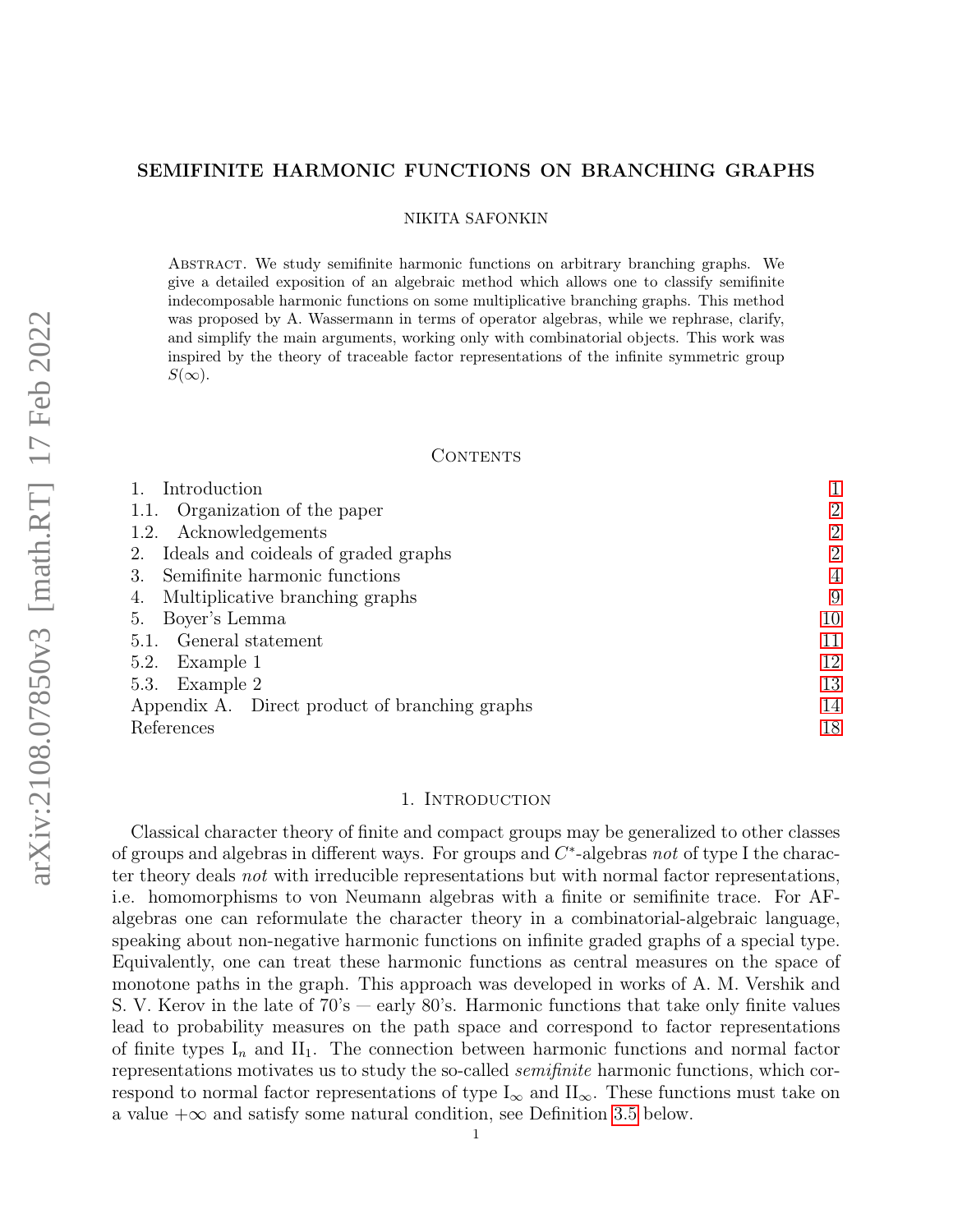A. M. Vershik and S. V. Kerov have classified semifinite harmonic functions on the Young and Kingman graphs, see [\[KV81;](#page-17-1) [KV90\]](#page-18-0). They have solved this problem with help of the so-called ergodic method, which involves an evaluation of a non-trivial limit. This method can be applied to any branching graph, but the main difficulty, which is not always easy to overcome, is to compute that limit. There is another approach developed by A. J. Wassermann. In his dissertation [\[Was81\]](#page-18-1), he suggested to use a bijection between the faithfull factor representations of a primitive  $C^*$ -algebra and that of any its closed two-sided ideal, see [\[Was81,](#page-18-1) p. 143, Theorem 7]. Another ingredient of Wassermann's method requires that the  $K_0$ -group of the corresponding AF-algebra admits a compatible ring structure, see [\[Was81,](#page-18-1) p.146, Theorem 8]. Therefore, Wassermann's method is applicable to some multiplicative graphs only, for which it may be extremely useful. A. Wassermann has applied his method to determine all indecomposable semifinite harmonic functions on the Young graph and, thereby, he has proved the theorem of Vershik and Kerov without the ergodic method or any other complicated analytical computations.

The present paper contains a detailed exposition of Wassermann's method in terms of algebraic combinatorics unlike the original work [\[Was81,](#page-18-1) chapter III, Section 6], where the language of operator algebras was used. The combinatorial set-up allows us to clarify and simplify the main arguments of [\[Was81,](#page-18-1) chapter III, Section 6]. Furthermore, we work with a generalization of branching graphs, namely, we consider branching graphs with formal nonnegative multiplicities on edges. Crucial statements of Wassermann's method may be found in [\[Was81,](#page-18-1) chapter III, Section 6; [SV75;](#page-18-2) [Bra72\]](#page-17-2) and [\[KV83;](#page-18-3) [KV85;](#page-18-4) [KV90\]](#page-18-0). We prove them in a completely combinatorial way. These statements together with the original argument of A.Wassermann constitute a powerful method for the determination of indecomposable semifinite harmonic functions on those multiplicative graphs for which the limit from the Vershik-Kerov ergodic method turns out to be too complicated for an evaluation. The Macdonald graph, which corresponds to the simplest Pieri rule for the Macdonald symmetric functions, is a good example of such a graph. Using Wassermann's method one can obtain an exhaustive list of semifinite indecomposable harmonic functions on it, see Remark [5.8.](#page-13-1)

<span id="page-1-0"></span>1.1. Organization of the paper. In Section [2](#page-1-2) we introduce graded graphs and discuss their ideals and coideals. In Section [3](#page-3-0) we introduce semifinite harmonic functions and prove some general facts about them. Section [4](#page-8-0) deals with semifinite harmonic functions on multiplicative branching graphs only. Section [5](#page-9-0) contains a combinatorial analog of an observation due to R. P. Boyer. In Appendix [A](#page-13-0) we discuss finite harmonic functions on the product of branching graphs.

<span id="page-1-1"></span>1.2. Acknowledgements. The author is deeply grateful to Grigori Olshanski for many useful comments and stimulating discussions. I would also like to thank Pavel Nikitin for comments after reading the first draft of this paper. Supported in part by the Simons Foundation. I was partially supported by the HSE University Basic Research Program.

### 2. Ideals and coideals of graded graphs

<span id="page-1-2"></span>In this section we recall main notions on branching graphs, ideals and coideals.

<span id="page-1-4"></span>**Definition 2.1.** By a graded graph we mean a pair  $(\Gamma, \varkappa)$ , where  $\Gamma$  is a graded set  $\Gamma = \bigsqcup \Gamma_n$ ,  $n\geq 0$ 

<span id="page-1-3"></span> $\Gamma_n$  are finite sets and  $\varkappa$  is a function  $\Gamma \times \Gamma \to \mathbb{R}_{\geq 0}$ , that satisfies the following constraints:

1) if  $\lambda \in \Gamma_n$  and  $\mu \in \Gamma_m$ , then  $\varkappa(\lambda, \mu) = 0$  for  $m - n \neq 1$ .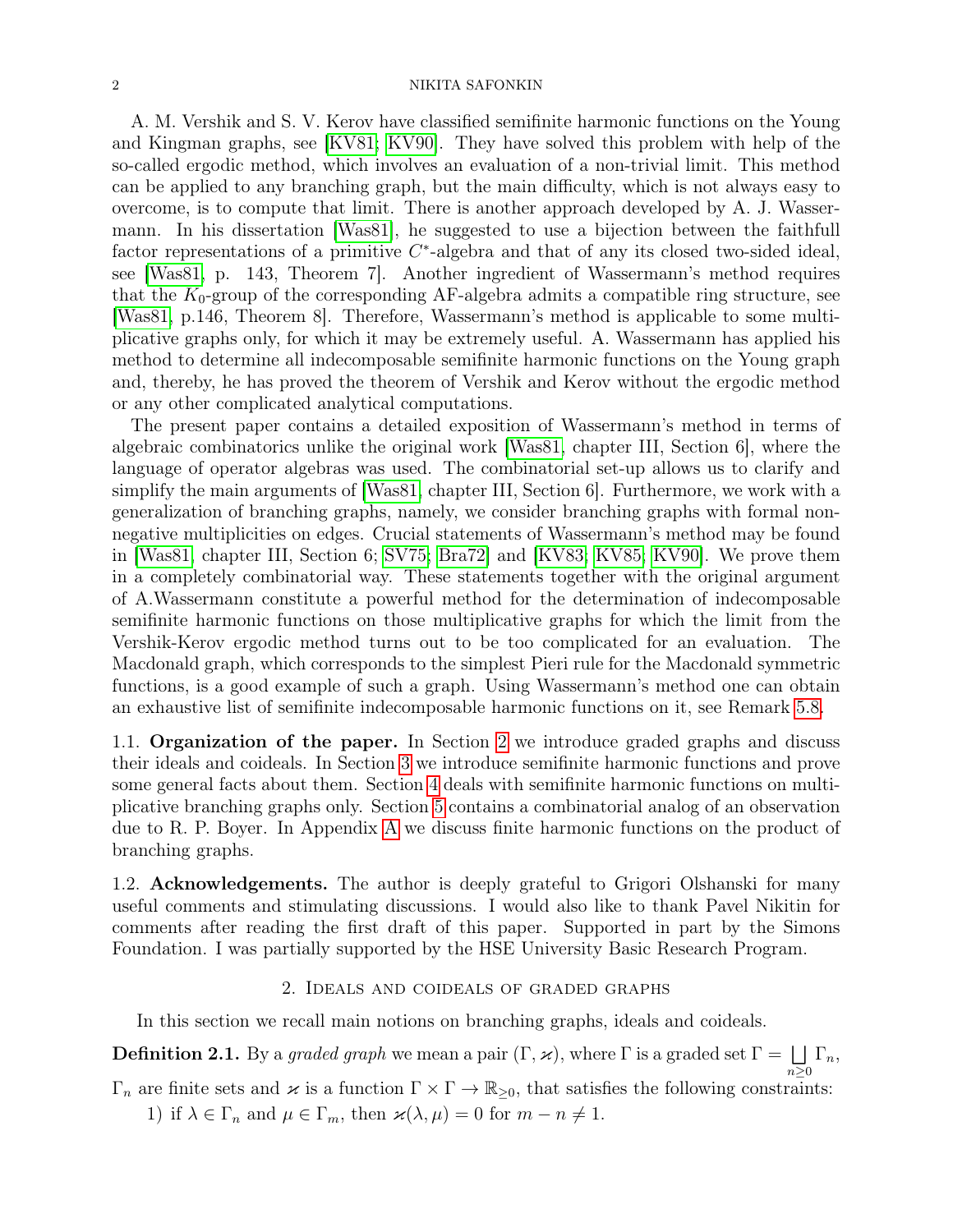2) for any vertex  $\lambda \in \Gamma_n$  there exists  $\mu \in \Gamma_{n+1}$  with  $\varkappa(\lambda, \mu) \neq 0$ .

<span id="page-2-0"></span>Edges of the graded graph  $(\Gamma, \varkappa)$  are, by definition, pairs of vertices  $(\lambda, \mu)$  with  $\varkappa(\lambda, \mu) > 0$ . Then we may treat  $\varkappa(\lambda,\mu)$  as a formal multiplicity of the edge.

If  $\lambda \in \Gamma_n$ , then the number n is uniquely defined. We denote it by  $|\lambda|$ . We write  $\lambda \nearrow \mu$ , if  $|\mu| - |\lambda| = 1$  and  $\varkappa(\lambda, \mu) \neq 0$ . In this case we say that there is an edge from  $\lambda$  to  $\mu$  of multiplicity  $\varkappa(\lambda,\mu)$ .

Condition [1\)](#page-1-3) from Definition [2.1](#page-1-4) means that we allow edges only between adjacent levels and condition [2\)](#page-2-0) means that each vertex must be connected by an edge with some vertex from the higher level.

A path in a graded graph  $\Gamma$  is a (finite or infinite) sequence of vertices  $\lambda_1, \lambda_2, \lambda_3, \ldots$  such that  $\lambda_i \nearrow \lambda_{i+1}$  for every i. We will write  $\nu > \mu$  if  $|\nu| > |\mu|$  and there is a path that connects  $\mu$  and ν. We write  $\nu \geq \mu$ , if  $\nu = \mu$  or  $\nu > \mu$ . Relation  $\geq$  turns Γ into a poset.

Let  $\mu, \nu \in \Gamma$  and  $|\nu| - |\mu| = n > 1$ . Then the following expression

$$
\dim(\mu, \nu) = \sum_{\substack{\lambda_0, \dots, \lambda_n \in \Gamma: \\ \mu = \lambda_0 \nearrow \lambda_1 \nearrow \dots \nearrow \lambda_{n-1} \nearrow \lambda_n = \nu}} \kappa(\lambda_0, \lambda_1) \kappa(\lambda_1, \lambda_2) \dots \kappa(\lambda_{n-1}, \lambda_n).
$$
\n(1)

is the "weighted" number of paths from  $\mu$  to  $\nu$ . By definition we also set dim $(\mu, \mu) = 1$ and  $\dim(\mu, \nu) = 0$ , if  $\nu \not\geq \mu$ . The function  $\dim(\cdot, \cdot) \colon \Gamma \times \Gamma \to \mathbb{R}_{\geq 0}$  is called the shifted dimension. Note that  $\dim(\mu, \nu) = \varkappa(\mu, \nu)$ , if  $\mu \nearrow \nu$ , and for  $\mu \in \Gamma_m$ ,  $\nu \in \Gamma_n$  and any k such that  $m \leq k \leq n$  we have

<span id="page-2-2"></span><span id="page-2-1"></span>
$$
\dim(\mu, \nu) = \sum_{\lambda: \lambda \in \Gamma_k} \dim(\mu, \lambda) \dim(\lambda, \nu).
$$
 (2)

**Definition 2.2.** A *branching graph* is defined as a graded graph  $(\Gamma, \varkappa)$  that satisfies the following conditions

- $\Gamma_0 = \{ \varnothing \}$  is a singleton,
- for any  $\lambda \in \Gamma_n$  with  $n \geq 1$  there exists  $\mu \in \Gamma_{n-1}$  such that  $\mu \nearrow \lambda$ .

For a branching graph  $(\Gamma, \varkappa)$  we denote the expression  $\dim(\mathscr{A}, \lambda)$  by  $\dim(\lambda)$  and call it the dimension of  $\lambda$ .

**Definition 2.3.** A subset of vertices I of a graded graph  $\Gamma$  is called an *ideal*, if for any vertices  $\lambda \in I$  and  $\mu \in \Gamma$  such that  $\mu > \lambda$  we have  $\mu \in I$ . A subset  $J \subset \Gamma$  is called a *coideal*, if for any vertices  $\lambda \in J$  and  $\mu \in \Gamma$  such that  $\mu < \lambda$  we have  $\mu \in J$ .

Remark 2.4. Our terminology differs from the terminology of poset theory. Namely, our ideals and coideals are usually called filters and ideals respectively [\[Sta12\]](#page-18-5).

There is a bijective correspondence  $I \leftrightarrow \Gamma \backslash I$  between ideals and coideals. Let J be a coideal and  $I = \Gamma \backslash J$  be the corresponding ideal. Then the following conditions are equivalent:

- 1) if  $\{\mu \mid \lambda \nearrow \mu\} \subset I$ , then  $\lambda \in I$
- 2) for any  $\lambda \in J$  there exists a vertex  $\mu \in J$  such that  $\lambda \nearrow \mu$ .

**Definition 2.5.** An ideal I and the corresponding coideal J are called *saturated*, if they satisfy the conditions above. A saturated ideal  $I$  is called *primitive*, if for any saturated ideals  $I_1, I_2$  such that  $I = I_1 \cap I_2$  we have  $I = I_1$  or  $I = I_2$ . A saturated coideal J is called primitive, if for any saturated coideals  $J_1, J_2$  such that  $J = J_1 \cup J_2$  we have  $J = J_1$  or  $J = J_2$ .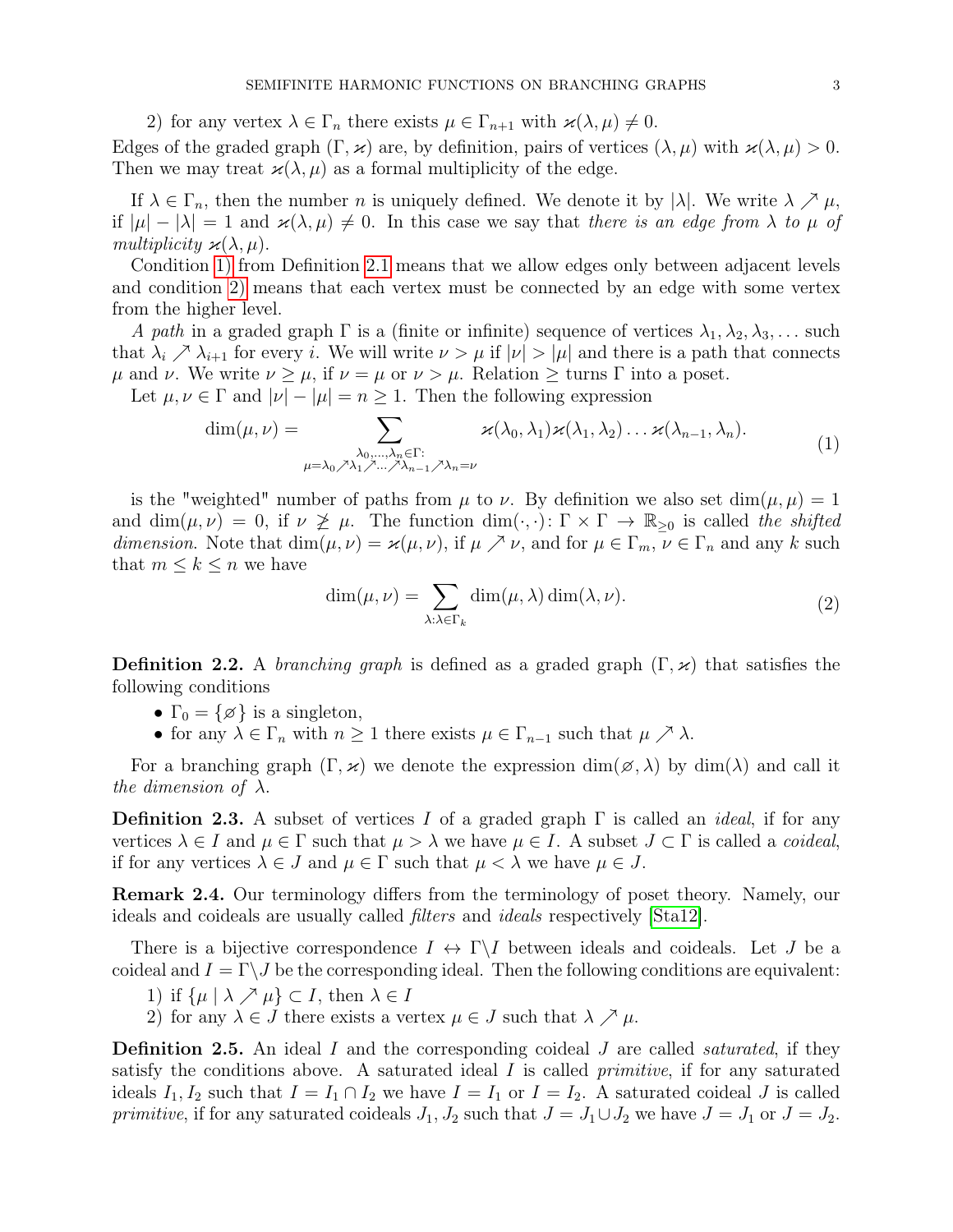The bijection  $I \leftrightarrow \Gamma \backslash I$  maps primitive saturated ideals to primitive saturated coideals and vice versa. We will also use the fact that ideals and saturated coideals are graded graphs themselves.

Let  $\Gamma$  be a branching graph. The space of infinite paths in  $\Gamma$  starting at  $\varnothing$  will be denoted by  $\mathfrak{T}(\Gamma)$ . To every path  $\tau = (\emptyset, \lambda_1 \nearrow \lambda_2 \nearrow ...) \in \mathfrak{T}(\Gamma)$  we associate the saturated primitive coideal  $\Gamma_{\tau} = \bigcup \{ \lambda \in \Gamma \mid \lambda \leq \lambda_n \}.$  $n\geq 1$ 

In the next proposition we give a combinatorial characterization of saturated primitive coideals of an arbitrary graded graph, see [\[Bra72\]](#page-17-2). Moreover, for branching graphs we describe all such coideals in terms of path coideals  $\Gamma_{\tau}$ , see [\[SV75\]](#page-18-2) and [\[Was81,](#page-18-1) p.129].

# **Proposition 2.6.** 1) A saturated coideal J of a graded graph is primitive if and only if

- for any two vertices  $\lambda_1, \lambda_2 \in J$  we can find a vertex  $\mu \in J$  such that  $\mu \geq \lambda_1, \lambda_2$ .
- 2) Every saturated primitive coideal of a branching graph is of the form  $J = \Gamma_{\tau}$  for some path  $\tau \in \mathfrak{T}(\Gamma)$ .

*Proof.* Let  $J \subset \Gamma$  be a saturated coideal. Suppose that there exist vertices  $\lambda_1, \lambda_2 \in J$ , that do not possess a common majorant. Let us prove that J may be presented as a union of two distinct proper saturated coideals. We need to introduce some notation. For any  $\lambda \in J$  the subset of vertices of J, that lie above  $\lambda$ , will be denoted by  $J^{\lambda}$ , i.e.  $J^{\lambda} = {\mu \in J \mid \mu \geq \lambda}.$ For any subset  $A \subset J$  we define  $\downarrow A$  as the subset of vertices of J, that lie below some vertex of A, i.e.  $\downarrow A = {\mu \in J \mid \mu \leq \lambda}$ , for some  $\lambda \in A$ . Finally, for any ideal I of J the symbol sat  $(I)$  stands for the minimal saturated ideal that contains I. In other words, sat  $(I)$ consists of all the vertices of I and all vertices  $\lambda \in J$  such that  $\{\mu \mid \lambda \nearrow \mu\} \subset I$ . With this notation in mind we set  $J_1 = \downarrow (J^{\lambda_1})$ ,  $J_2 = J \setminus \text{sat}(J^{\lambda_1})$ . It is not difficult to see that  $J_1$  and  $J_2$  are saturated coideals and their union coincides with J. Obviously,  $\lambda_1 \in J_1$  and  $\lambda_1 \notin J_2$ . Next, we use the fact that vertices  $\lambda_1$  and  $\lambda_2$  do not possess a common majorant to show that  $\lambda_2 \in J_2$  and  $\lambda_2 \notin J_1$ . Thus,  $J_1$  and  $J_2$  are proper distinct coideals of J.

Now suppose that for any vertices  $\lambda_1, \lambda_2 \in J$  there exists  $\mu \in J$  with  $\mu \geq \lambda_1, \lambda_2$ . We will show that  $J = \Gamma_{\tau}$  for some path  $\tau \in \mathcal{T}(\Gamma)$ . Let us denote by  $x_1, x_2, \ldots$  all the vertices of J enumerated in any (fixed) order. Since  $J$  is primitive, it follows that we can construct a sequence of vertices  $y_1 \leq y_2 \leq \ldots$  of J with the following properties

$$
y_1 = x_1, \qquad y_2 \ge y_1, \qquad y_3 \ge y_2, \qquad \dots \qquad y_n \ge y_{n-1} \qquad \dots
$$

$$
y_1 = x_1, \qquad y_2 \ge x_2, \qquad y_3 \ge x_3, \qquad \dots \qquad y_n \ge x_n \qquad \dots
$$

$$
y_2 \in J, \qquad y_3 \in J, \qquad \dots \qquad y_n \in J, \qquad \dots
$$

Let  $\tau \in \mathfrak{T}(\Gamma)$  be any path that goes through the vertices  $y_1, y_2, \ldots$  Obviously,  $J = \Gamma_{\tau}$ . Remark 2.7. One can formulate an obvious analog of the second part of Proposition [2.6](#page-0-1) for arbitrary graded graphs, but this is of no particular importance to us.

**Definition 2.8.** A graded graph  $\Gamma$  is called *primitive* if it is primitive as a coideal, i.e. for any vertices  $\lambda_1, \lambda_2 \in \Gamma$  there exists a vertex  $\mu \in \Gamma$  such that  $\mu \geq \lambda_1, \lambda_2$ .

# 3. Semifinite harmonic functions

<span id="page-3-1"></span><span id="page-3-0"></span>**Definition 3.1.** Let  $(\Gamma, \varkappa)$  be a graded graph. A function  $\varphi : \Gamma \to \mathbb{R}_{\geq 0} \cup \{+\infty\}$  is called harmonic, if it enjoys the following property:

$$
\varphi(\lambda) = \sum_{\mu:\lambda \nearrow \mu} \varkappa(\lambda, \mu) \varphi(\mu), \quad \forall \lambda \in \Gamma.
$$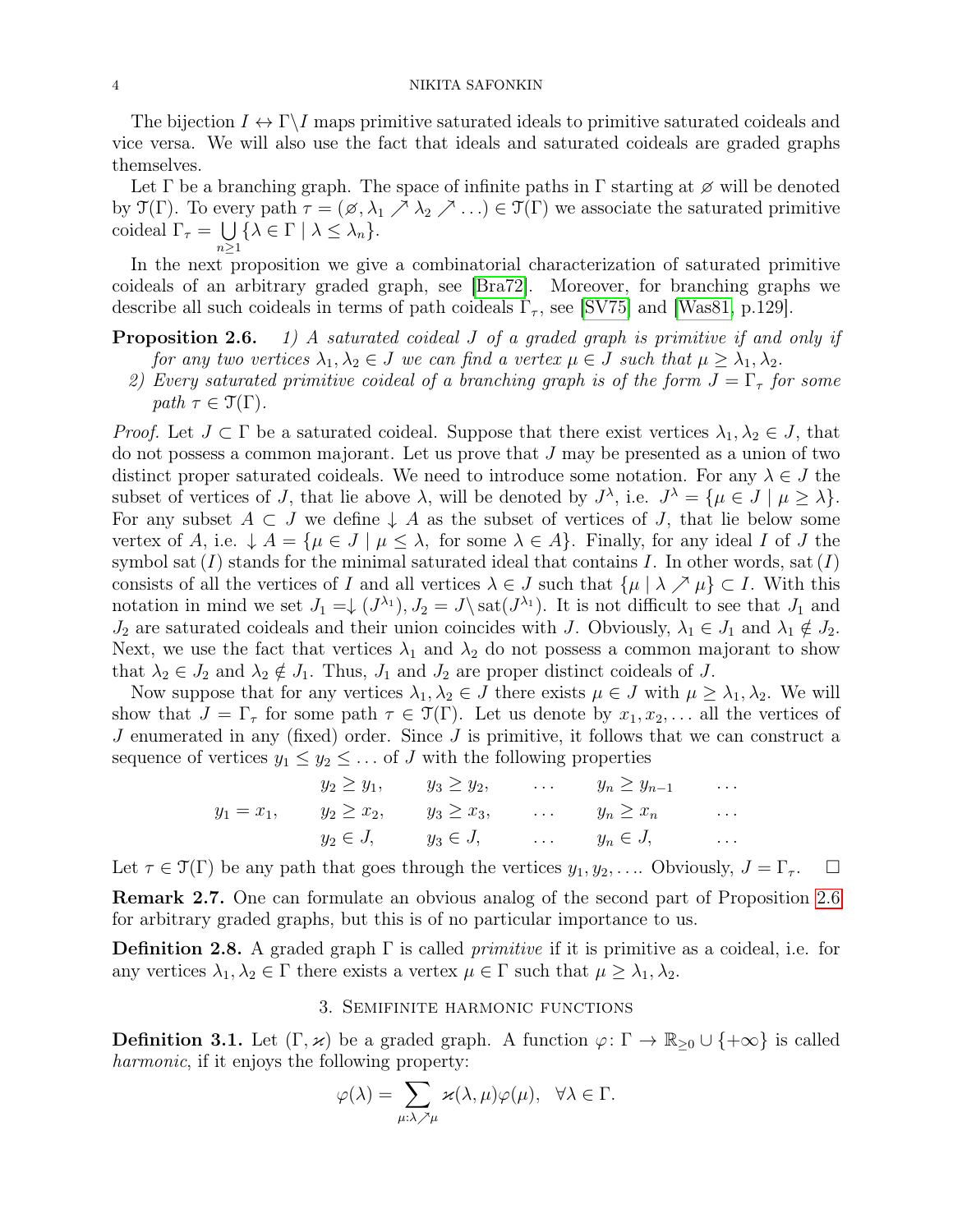Throughout the paper we use the following conventions:

• 
$$
x + (+\infty) = +\infty
$$
, for any  $x \in \mathbb{R}$ ,

- $(+\infty) + (+\infty) = +\infty$ ,
- $0 \cdot (+\infty) = 0.$

**Definition 3.2.** The set of all vertices  $\lambda \in \Gamma$  with  $\varphi(\lambda) < +\infty$  is called the *finiteness ideal* of  $\varphi$ . We denote the *zero ideal*  $\{\lambda \in \Gamma \mid \varphi(\lambda) = 0\}$  by ker  $\varphi$  and the *support*  $\{\lambda \in \Gamma \mid \varphi(\lambda) > 0\}$ by supp  $\varphi$ .

Note that the zero set ker( $\varphi$ ) is a saturated ideal and supp( $\varphi$ ) is a saturated coideal of Γ and  $\ker(\varphi) \cup \operatorname{supp}(\varphi) = \Gamma$ . Furthermore, we can restrict  $\varphi$  to any ideal or saturated coideal that contains supp $(\varphi)$ . The restriction is a harmonic function on that ideal or coideal respectively.

The symbol  $K_0(\Gamma)$  stands for the R-vector space spanned by the vertices of  $\Gamma$  subject to the following relations

$$
\lambda = \sum_{\mu:\lambda \nearrow \mu} \varkappa(\lambda, \mu) \cdot \mu, \quad \forall \lambda \in \Gamma.
$$

The symbol  $K_0^+(\Gamma)$  denotes the positive cone in  $K_0(\Gamma)$ , generated by the vertices of  $\Gamma$ , i.e.  $K_0^+(\Gamma) = \text{span}_{\mathbb{R}_{\geq 0}} (\lambda \mid \lambda \in \Gamma)$ . The partial order, defined by the cone  $K_0^+(\Gamma)$ , is denoted by  $\geq_K$ . That is  $a \geq_K b \iff a - b \in K_0^+(\Gamma)$ . For instance, if  $\lambda \leq \mu$ , then  $\lambda \geq_K \dim(\lambda, \mu) \cdot \mu$ .

**Remark 3.3.** Notation  $K_0(\Gamma)$  is motivated by the following fact. If all formal multiplicities of edges are integer numbers, then the vector space  $K_0(\Gamma)$  can be identified with the Grothendieck  $K_0$ -group of the corresponding AF-algebra. Under such a bijection the cone  $K_0^+(\Gamma)$  gets identified with the cone of true modules [\[KV85,](#page-18-4) Theorem 13 on page 32].

<span id="page-4-2"></span>**Observation 3.4.** If  $b \in K_0^+(\Gamma)$  and  $b \leq_K \lambda$  then b has the form

<span id="page-4-1"></span>
$$
b=\sum_{\mu\colon |\mu|=N} b_\mu \mu
$$

for some N and some real numbers  $b_{\mu}$  subject to the following constraints  $0 \leq b_{\mu} \leq \dim(\lambda, \mu)$ . In particular,  $b_{\mu} = 0$ , if  $\mu \ngeq \lambda$ .

The  $\mathbb{R}_{\geq 0}$ -linear map  $K_0^+(\Gamma) \to \mathbb{R}_{\geq 0} \cup \{+\infty\}$ , defined by a harmonic function  $\varphi$ , will be denoted by the same symbol  $\varphi$ . Note that this map is monotone in the sense of the partial order. Namely, if  $a \geq_K b$ , then  $\varphi(a) \geq \varphi(b)$ .

<span id="page-4-0"></span>**Definition 3.5.** A harmonic function  $\varphi$  is called *semifinite*, if it is not finite and the map  $\varphi: K_0^+(\Gamma) \to \mathbb{R}_{\geq 0} \cup \{+\infty\}$  enjoys the following property

$$
\varphi(a) = \sup_{\substack{b \in \mathrm{K}_0^+(\Gamma) : b \leq \kappa a, \\ \varphi(b) < +\infty}} \varphi(b), \qquad \forall a \in \mathrm{K}_0^+(\Gamma). \tag{3}
$$

If  $\varphi(a) < +\infty$ , then condition [\(3\)](#page-4-1) becomes the trivial identity  $\varphi(a) = \varphi(a)$ .

Condition [\(3\)](#page-4-1) arises in the theory of operator algebras in a natural way [\[Boy83,](#page-17-3) Definition 1.8].

<span id="page-4-3"></span>**Remark 3.6.** A harmonic function  $\varphi$  is semifinite if and only if there exists an element  $a \in K_0^+(\Gamma)$  with  $\varphi(a) = +\infty$  and for any such a we can find a sequence  $\{a_n\}_{n\geq 1} \subset K_0^+(\Gamma)$ such that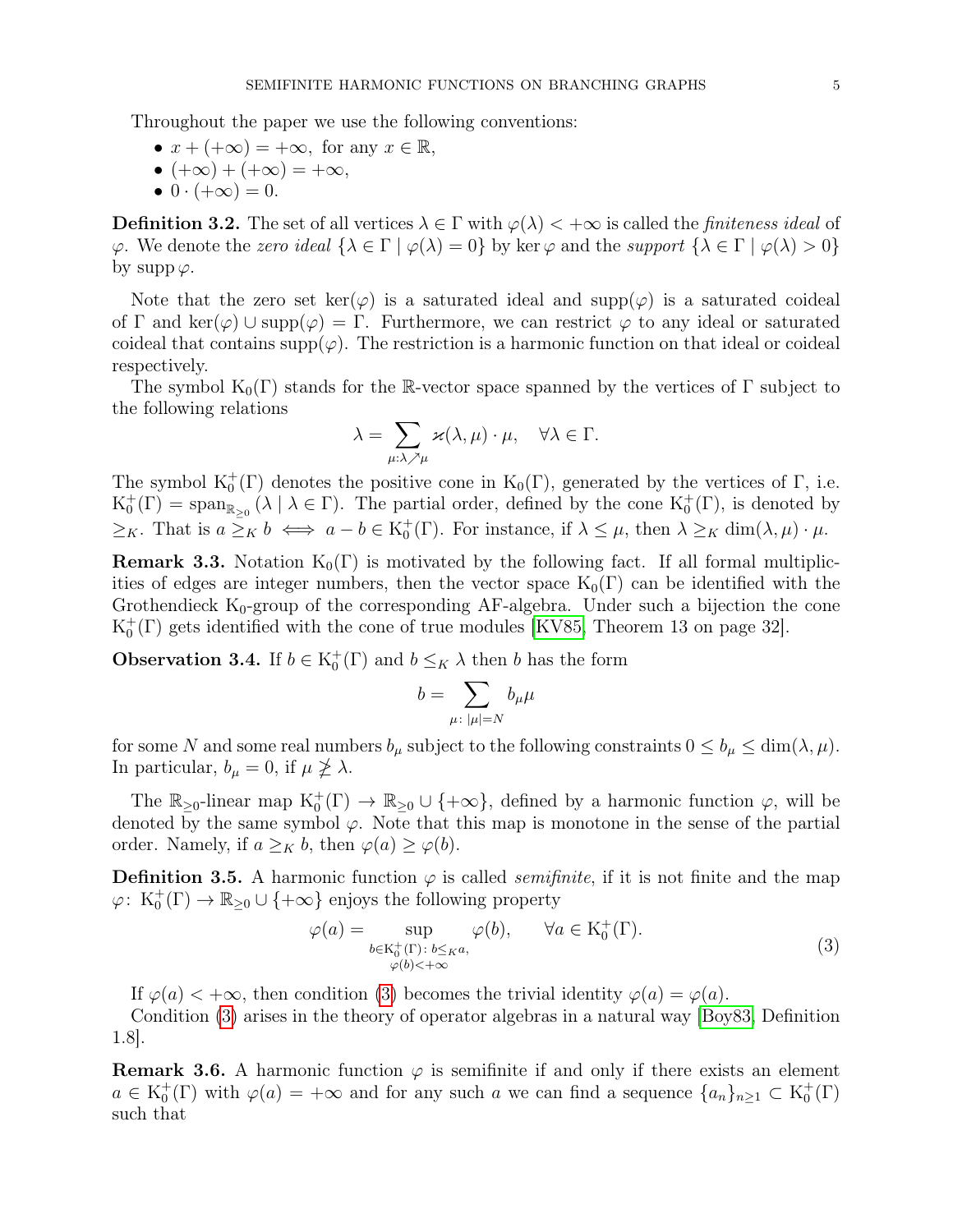•  $a_n \leq_K a$ , •  $\varphi(a_n)$  <  $+\infty$ , •  $\lim_{n \to +\infty} \varphi(a_n) = +\infty.$ 

We will call this  $\{a_n\}_{n\geq 1}$  an approximating sequence.

<span id="page-5-2"></span>**Proposition 3.7.** A harmonic function  $\varphi$  is semifinite if and only if it is not finite and for any vertex  $\lambda \in \Gamma$  the following equality holds

<span id="page-5-0"></span>
$$
\varphi(\lambda) = \lim_{N \to \infty} \sum_{\substack{\mu \colon \mu \ge \lambda, \ |\mu| = N \\ 0 < \varphi(\mu) < +\infty}} \dim(\lambda, \mu) \varphi(\mu). \tag{4}
$$

*Proof.* If equality [\(4\)](#page-5-0) is fulfilled, then  $\varphi$  is semifinite, since prelimit sums give us an approximating sequence. If  $\varphi$  is semifinite and  $\varphi(\lambda) < +\infty$  then equality [\(4\)](#page-5-0) is a trivial consequence of Definition [3.1.](#page-3-1) If  $\varphi(\lambda) = +\infty$ , then we can find an approximating sequence and Observation [3.4](#page-4-2) yields that the prelimit expression is unbounded in N. We are left to prove that the limit exists. In fact, we show that the prelimit sequence is non-decreasing in  $N$ . Let us denote the prelimit expression by  $\psi_N$ .

Next, the function

$$
\phi(\lambda) = \begin{cases} \varphi(\lambda), & \text{if } 0 < \varphi(\lambda) < +\infty \\ 0 & \text{otherwise} \end{cases}
$$

is subharmonic:

$$
\phi(\lambda) \leq \sum_{\mu \colon \lambda \nearrow \mu} \varkappa(\lambda, \mu) \phi(\mu).
$$

Then from

$$
\psi_N = \sum_{\mu \colon |\mu| = N} \dim(\lambda, \mu) \phi(\mu)
$$

and equality [\(2\)](#page-2-1) it follows that  $\psi_1 \leq \psi_2 \leq \psi_3 \leq \ldots$  .

<span id="page-5-3"></span>Corollary 3.8. If  $\varphi$  is a semifinite harmonic function on a graded graph  $\Gamma$ , then for any vertex  $\lambda \in \Gamma$  with  $\varphi(\lambda) = +\infty$  there exists a vertex  $\mu \geq \lambda$  such that  $0 < \varphi(\mu) < +\infty$ .

<span id="page-5-4"></span>**Remark 3.9.** Let  ${c_{\mu}}_{\mu\in\Gamma}$  be a tuple of non-negative real "numbers"  $c_{\mu} \in \mathbb{R}_{\geq 0} \cup \{+\infty\}$ such that for every vertex  $\lambda \in \Gamma$  there exists the limit  $\lim_{N \to \infty} \sum_{n \in \Gamma_N}$  $\mu \in \Gamma_N$  $\dim(\lambda, \mu)c_{\mu}$ , which may be infinite. For instance, we may take  $c_{\mu} = \psi(\mu)$ , where  $\psi$  is a *subharmonic* function:  $\psi(\lambda) \leq \sum$  $\mu$ :λ / $^2\mu$  $\varkappa(\lambda,\mu)\psi(\mu)$ . Then the function

$$
\overline{c}(\lambda) = \lim_{N \to \infty} \sum_{\mu \in \Gamma_N} \dim(\lambda, \mu) c_{\mu}
$$

is harmonic, cf. [\[KOO98,](#page-17-4) p.4], see also [\[KV90,](#page-18-0) formula (47)].

<span id="page-5-1"></span>**Definition 3.10.** A semifinite harmonic function  $\varphi$  is called *indecomposable*, if for any finite or semifinite harmonic function  $\varphi'$  which does not vanish identically on the finiteness ideal of  $\varphi$  and satisfies the inequality  $\varphi' \leq \varphi$  we have  $\varphi' = \text{const} \cdot \varphi$  on the finiteness ideal of  $\varphi$ .

At the first glance the finiteness ideal of  $\varphi'$  might be bigger than that of  $\varphi$ , but the next remark shows that this is not the case.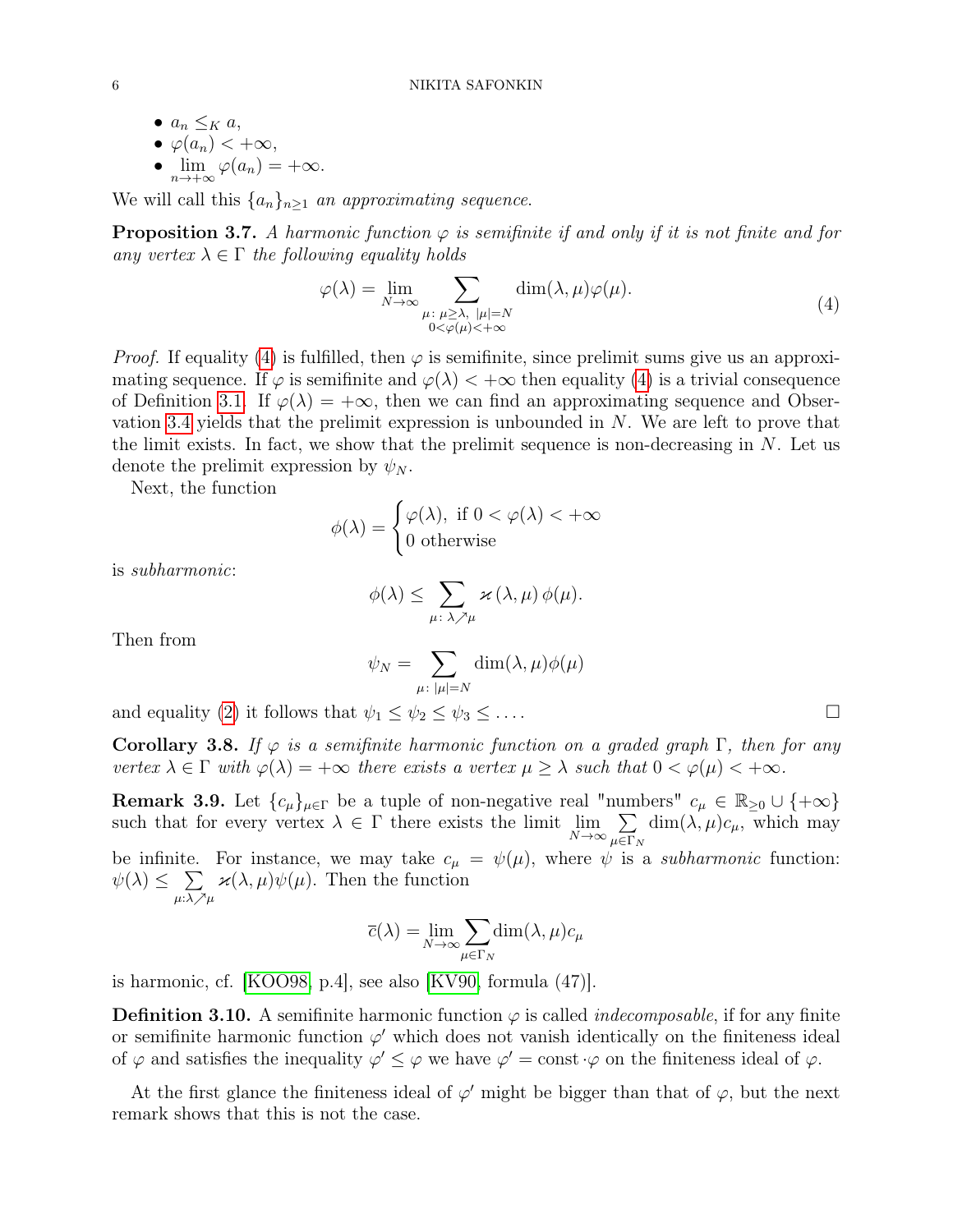**Remark 3.11.** If  $\varphi$  and  $\varphi'$  from Definition [3.10](#page-5-1) are proportional on the finiteness ideal of  $\varphi$ , then they are proportional on the whole graph Γ. Indeed, by virtue of Proposition [3.7](#page-5-2) we may write

$$
\varphi(\lambda) = \text{const}^{-1} \cdot \lim_{N \to \infty} \sum_{\substack{\mu : \ \mu \geq \lambda, \ |\mu| = N \\ 0 < \varphi(\mu) < +\infty}} \dim(\lambda, \mu) \varphi'(\mu) \leq \\ \leq \text{const}^{-1} \cdot \lim_{\substack{N \to \infty \\ \mu : \ \mu \geq \lambda, \ |\mu| = N \\ 0 < \varphi'(\mu) < +\infty}} \dim(\lambda, \mu) \varphi'(\mu) = \text{const}^{-1} \cdot \varphi'(\lambda).
$$

Thus,  $\varphi' \leq \varphi \leq \text{const}^{-1} \cdot \varphi'$  and finitiness ideals of  $\varphi$  and  $\varphi'$  coincide.

Notation. The set of all indecomposable finite (not identically zero) and semifinite harmonic functions on a graded graph  $\Gamma$  is denoted by  $\mathcal{H}_{ex}(\Gamma)$ . The subset of  $\mathcal{H}_{ex}(\Gamma)$  consisting of strictly positive functions is denoted by  $\mathcal{H}^{\circ}_{ex}(\Gamma)$ .

<span id="page-6-0"></span>**Lemma 3.12.** Let I be an ideal of a graded graph  $\Gamma$ . Assume that  $\varphi \in \mathcal{H}_{ex}(\Gamma)$  does not vanish on I identically. Then the following equality holds

<span id="page-6-1"></span>
$$
\varphi(\lambda) = \lim_{N \to \infty} \sum_{\substack{\mu:\mu \in I \\ |\mu| = N}} \dim(\lambda, \mu) \varphi(\mu), \quad \lambda \in \Gamma.
$$
\n(5)

Moreover, for any element  $a \in K_0^+(\Gamma)$  we have  $\varphi(a) = \sup$  $b \in K_0^+(I) : b \leq_K a,$  $\varphi(b)<+\infty$  $\varphi(b).$ 

<span id="page-6-2"></span>**Remark 3.13.** If we omit the assumption that  $\varphi$  is indecomposable, then the equality above should be replaced by the inequality

$$
\varphi(\lambda) \ge \lim_{N \to \infty} \sum_{\substack{\mu:\mu \in I \\ |\mu| = N}} \dim(\lambda, \mu) \varphi(\mu).
$$

*Proof of Lemma [3.12.](#page-6-0)* First of all, we remark that there exists a vertex  $\nu \in I$  such that  $0 < \varphi(\nu) < +\infty$ . Indeed,  $\varphi$  does not equal zero identically on I, hence we can find a vertex  $\nu' \in I$  such that  $\varphi(\nu') > 0$ . If  $\varphi(\nu') = +\infty$ , then by Corollary [3.8](#page-5-3) we can find another vertex  $\nu > \nu'$  with  $0 < \varphi(\nu) < +\infty$ , which necessarily lies in I.

Note that the function

$$
\phi(\lambda) = \begin{cases} \varphi(\lambda), & \text{if } \lambda \in I, \\ 0 & \text{otherwise} \end{cases}
$$

is subharmonic on Γ. Then by Remark [3.9](#page-5-4) the right-hand side of [\(5\)](#page-6-1) defines a harmonic function on Γ. From Observation [3.4](#page-4-2) and Remark [3.6](#page-4-3) it follows that the restriction of  $\varphi$ to the ideal I is a finite or semifinite harmonic function on I. Then the harmonic function on  $\Gamma$  defined by the right-hand side of [\(5\)](#page-6-1) is finite or semifinite as well. Next, by the very definition of harmonic functions, the prelimit expression is majorized by  $\varphi$  for any N. Then the harmonic function that is defined as the limit  $N \to +\infty$  is also majorized by  $\varphi$ . Finally, indecomposibility of  $\varphi$  implies that  $\varphi$  and the right-hand side of [\(5\)](#page-6-1) are proportional, but they coincide on the ideal I. Thus, they coincide on the whole graph  $\Gamma$ , since there exists  $\nu \in I$  with  $0 < \varphi(\nu) < +\infty$ .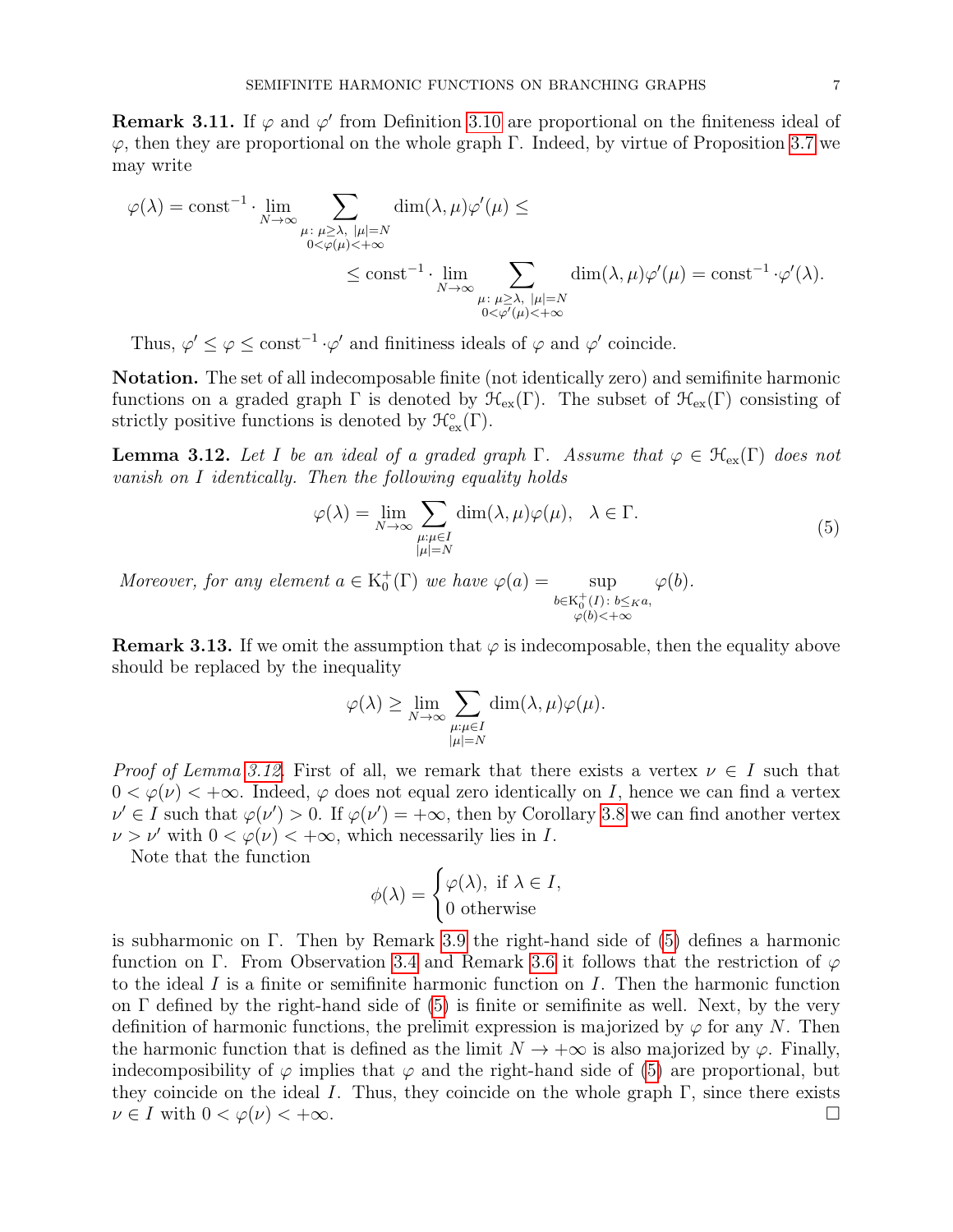Now we are ready to prove the most crucial statement of Wassermann's method. The following theorem is a combinatorial analog of a result, which is well known in the context of C ∗ -algebras, see [\[Was81,](#page-18-1) Theorem 7 p.143, Corollary p.144 ] and [\[Bla06,](#page-17-5) II.6.1.6 p.102].

<span id="page-7-0"></span>**Theorem 3.14.** Let I be an ideal of a graded graph  $\Gamma$ .

1) There is a bijective correspondence between  $\{\varphi \in \mathcal{H}_{ex}(\Gamma) : \varphi|_I \neq 0\}$  and  $\mathcal{H}_{ex}(I)$ , defined by the following mutually inverse maps

$$
\operatorname{Res}_{I}^{\Gamma}: \{\varphi \in \mathcal{H}_{\operatorname{ex}}(\Gamma) : \varphi|_{I} \neq 0\} \to \mathcal{H}_{\operatorname{ex}}(I), \quad \varphi \mapsto \varphi|_{I},
$$
  

$$
\operatorname{Ext}_{I}^{\Gamma}: \mathcal{H}_{\operatorname{ex}}(I) \to \{\varphi \in \mathcal{H}_{\operatorname{ex}}(\Gamma) : \varphi|_{I} \neq 0\}, \quad \varphi(\cdot) \mapsto \lim_{N \to \infty} \sum_{\substack{\mu:\mu \in I \\ |\mu| = N}} \dim(\cdot, \mu)\varphi(\mu).
$$

Furthermore, for any element  $a \in K_0^+(\Gamma)$  we have  $Ext_I^(\varphi)(a) = \text{sup}$ b∈K + 0  $(I): b\leq_K a,$  $\varphi(b)<+\infty$  $\varphi(b)$ .

2) If  $\Gamma$  is a primitive graded graph, then the bijection above preserves strictly positive harmonic functions  $\mathfrak{R}^{\circ}_{\mathrm{ex}}(I) \longleftrightarrow \mathfrak{R}^{\circ}_{\mathrm{ex}}(\Gamma)$ .

*Proof.* Suppose that  $\varphi \in \mathcal{H}_{ex}(\Gamma)$  and  $\varphi|_{I} \neq 0$ . Then from Observation [3.4](#page-4-2) and Remark [3.6](#page-4-3) it follows that  $\text{Res}_{I}^{\Gamma}(\varphi) = \varphi|_{I}$  is a finite or semifinite harmonic function on I. Lemma [3.12](#page-6-0) implies that  $\operatorname{Res}_{I}^{\Gamma}(\varphi)$  is indecomposable.

Now let  $\varphi \in \mathfrak{H}_{\text{ex}}(I)$ . From the proof of Proposition [3.7](#page-5-2) it follows that the limit from the definition of  $\text{Ext}_I^{\Gamma}$  exists and  $\text{Ext}_I^{\Gamma}(\varphi)$  is a finite or semifinite harmonic function on  $\Gamma$ . Note that  $\text{Ext}_{I}^{\Gamma}(\varphi)$  is strictly positive for  $\varphi \in \mathcal{H}_{\text{ex}}^{\circ}(I)$  because of the following simple fact, which holds for any primitive graded graph. For any vertex  $\lambda \in \Gamma$  there exists a vertex  $\mu \in I$  such that  $\mu \geq \lambda$ .

Let us show that the harmonic function  $\text{Ext}_I^{\Gamma}(\varphi)$  is indecomposable for any  $\varphi \in \mathfrak{H}_{\text{ex}}(I)$ . Suppose that  $\text{Ext}^{\Gamma}_{I}(\varphi) \geq \psi$ , for some  $\psi$ , that does not vanish on the finiteness ideal of  $\text{Ext}_{I}^{\Gamma}(\varphi)$  identically. We denote that ideal by  $\widetilde{I}$ . The finiteness ideal of  $\varphi$  is denoted by  $I^{\varphi}$ . Let us introduce more notation:  $\psi_1 = \psi \mid_{\tilde{I}} \text{ and } \psi_2 = \text{Ext}^I_I(\varphi) - \psi_1$ . Then  $\psi_1$  and  $\psi_2$  are finite harmonic functions on  $\widetilde{I}$ . Note that  $\mathrm{Ext}^I_I(\varphi) = \mathrm{Ext}^I_{I \cap I^{\varphi}}(\varphi)$ . On the one hand, we have  $\mathrm{Ext}^I_{I \cap I^{\varphi}}(\varphi) = \psi_1 + \psi_2.$  On the other hand,  $\varphi = \psi_1 + \psi_2$  on  $I \cap I^{\varphi}$ , hence

$$
\mathrm{Ext}^{\widetilde{I}}_{I\cap I^{\varphi}}(\varphi)=\mathrm{Ext}^{\widetilde{I}}_{I\cap I^{\varphi}}(\psi_1)+\mathrm{Ext}^{\widetilde{I}}_{I\cap I^{\varphi}}(\psi_2)\leq \psi_1+\psi_2,
$$

where the last inequality follows from Remark [3.13.](#page-6-2) Therefore,  $\psi_1 = \text{Ext}_{I \cap I}^I(\psi_1)$  and  $\psi_2 =$  $\text{Ext}^I_{I \cap I\varphi}(\psi_2)$ . Let us rewrite the first equality in the form  $\psi|_{\tilde{I}} = \text{Ext}^I_{I \cap I\varphi}(\psi)$ . Then we see that the function  $\psi|_{I^{\varphi}}$  is not equal to zero identically. Now indecomposability of  $\varphi$  yields that  $\varphi$ and  $\psi$  are proportional on  $I^{\varphi}$ . Thus, from  $\psi |_{\tilde{I}} = \text{Ext}_{I \cap I^{\varphi}}^{I}(\psi)$  and  $\text{Ext}_{I}^{I}(\varphi) = \text{Ext}_{I \cap I^{\varphi}}^{I}(\varphi)$  it follows that  $\text{Ext}^{\Gamma}_I(\varphi)$  and  $\psi$  are proportional on  $\tilde{I}$ .

Therefore, maps  $\text{Res}_I^{\Gamma}$  and  $\text{Ext}_I^{\Gamma}$  are well defined and the following identity  $\text{Res}_I^{\Gamma} \circ \text{Ext}_I^{\Gamma} = \text{id}$ holds. The remaining identity  $\text{Ext}_I^{\Gamma} \circ \text{Res}_I^{\Gamma} = \text{id}$  immediately follows from Lemma [3.12.](#page-6-0)  $\Box$ 

**Remark 3.15.** Let  $I_1 \subset I_2$  be ideals of  $\Gamma$ . Then  $\text{Ext}_{I_2}^{\Gamma} \circ \text{Ext}_{I_1}^{\Gamma} = \text{Ext}_{I_1}^{\Gamma}$ .

<span id="page-7-1"></span>**Proposition 3.16.** [\[KV85,](#page-18-4) p.35 Lemma 12] Let  $\Gamma$  be a graded graph. If  $\varphi \in \mathcal{H}_{ex}(\Gamma)$ , then the support supp $(\varphi)$  is a primitive coideal.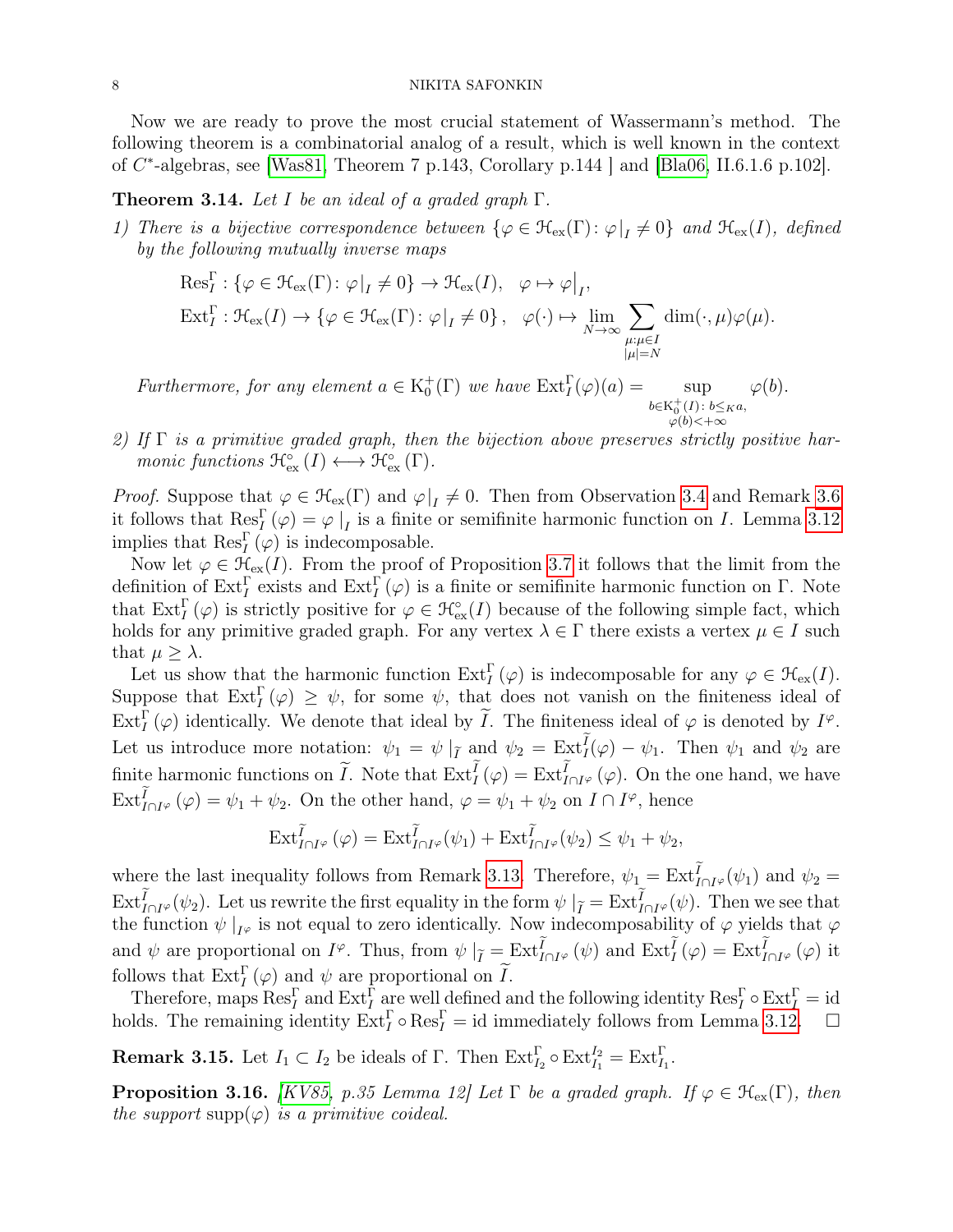*Proof.* Let  $\lambda_1, \lambda_2 \in \text{supp}(\varphi)$ . Then Lemma [3.12](#page-6-0) yields

$$
\varphi(\lambda_2) = \lim_{N \to \infty} \sum_{\substack{\mu:\mu \in \Gamma^{\lambda_1} \\ |\mu| = N}} \dim(\lambda_2, \mu) \varphi(\mu),
$$

where  $\Gamma^{\lambda_1} = \{ \nu \in \Gamma \mid \nu \geq \lambda_1 \}.$  Then the inequality  $\varphi(\lambda_2) > 0$  implies that there exists a vertex  $\mu$  such that  $\mu \geq \lambda_1, \lambda_2$  and  $\varphi(\mu) \neq 0$ . Thus, by virtue of Proposition [2.6](#page-0-1) the coideal  $\text{supp}(\varphi)$  is primitive.

# 4. Multiplicative branching graphs

<span id="page-8-0"></span>In this section we recall some basic notions related to multiplicative branching graphs [\[Ker03;](#page-17-6) [KV85\]](#page-18-4). For such graphs we prove a theorem, which states that some multiplicative branching graphs admit no strictly positive semifinite indecomposable harmonic functions [\[Was81,](#page-18-1) Theorem 8 p.146]. We call this theorem Wassermann's forbidding theorem. We also prove a semifinite analog of the Vershik-Kerov ring theorem [\[KV83,](#page-18-3) Theorem p.144].

<span id="page-8-2"></span>**Definition 4.1.** [\[KV85,](#page-18-4) p.40] A branching graph  $\Gamma$  is called *multiplicative*, if there exists an associative  $\mathbb{Z}_{\geq 0}$ -graded R-algebra  $A = \bigoplus$  $n\geq 0$  $A_n$ ,  $A_0 = \mathbb{R}$  with a distinguished basis of

homogeneous elements  $\{a_{\lambda}\}_{{\lambda}\in\Gamma}$ , that satisfy the following conditions

- 1) deg  $a_{\lambda} = |\lambda|$
- 2)  $a_{\emptyset}$  is the identity in A<br>3) For  $\hat{a} = \sum_{\mathbf{z} \in \mathcal{A}} \mathbf{z}(\mathbf{z}, \mathbf{z}) a$
- 3) For  $\widehat{a} = \sum_{\nu \in \Gamma}$  $\sum_{\nu \in \Gamma_1} \varkappa(\varnothing, \nu) a_{\nu}$  and any vertex  $\lambda \in \Gamma$  we have  $\widehat{a} \cdot a_{\lambda} = \sum_{\mu : \lambda \nearrow \lambda}$ μ:λ $\nearrow$ μ  $\varkappa(\lambda,\mu)a_\mu.$

Moreover, we assume that the structure constants of A with respect to the basis  $\{a_{\lambda}\}_{\lambda\in\Gamma}$ are non-negative.

Let  $(\Gamma, \varkappa)$  be the multiplicative graph that is related to an algebra A and a basis  $\{a_{\lambda}\}_{\lambda \in \Gamma}$ . We denote the quotient algebra  $A/(\hat{a}-1)$  by R, the canonical homomorphism  $A \rightarrow R$  by [.] and the positive cone in R consisting of all elements that can be written in the form  $\lceil \cdot \rceil$  and the positive cone in R, consisting of all elements that can be written in the form  $\cdot$ ] and the positive cone in R, consisting of all elements that can be written in the form  $\sum c_{\lambda} |a_{\lambda}|$  for a large enough n and some  $c_{\lambda} \ge 0$ , by  $R^+$ . The correspondence  $|\lambda| \mapsto |a_{\lambda}|$  $λ$ ∈Γ<sub>n</sub>  $c_{\lambda}[a_{\lambda}]$  for a large enough n and some  $c_{\lambda} \geq 0$ , by  $R^{+}$ . The correspondence  $[\lambda] \mapsto [a_{\lambda}]$ defines an isomorphism of R-vector spaces  $K_0(\Gamma) \longrightarrow R$ . The image of the cone  $K_0^+(\Gamma) \subset$ 

 $K_0(\Gamma)$  under this map coincides with  $R^+$ . Consider the positive cone  $A^+ \subset A$ , consisting of all elements of A, that can be written as

a linear combination of basis elements  $a_{\lambda}$  with non-negative coefficients. For any semifinite harmonic function  $\varphi \in \mathcal{H}(\Gamma)$  we may speak about the  $\mathbb{R}_{\geq 0}$ -linear map  $\varphi: A^+ \to \mathbb{R}_{\geq 0} \cup \{+\infty\}.$ 

Let us now formulate the Vershik-Kerov ring theorem [\[KV83,](#page-18-3) Theorem p.134], see also [\[GO06,](#page-17-7) Proposition 8.4].

**Definition 4.2.** A harmonic function  $\varphi$  on a branching graph  $\Gamma$  is called *normalized* if  $\varphi(\varnothing) = 1.$ 

<span id="page-8-1"></span>Theorem 4.3 (Vershik-Kerov Ring Theorem). [\[KV83,](#page-18-3) Theorem p.134] A finite normalized harmonic function  $\varphi$  on the multiplicative branching graph  $\Gamma$  is indecomposable if and only if the corresponding functional on A is multiplicative:  $\varphi(a \cdot b) = \varphi(a) \cdot \varphi(b) \ \forall a, b \in A$ .

The following semifinite analog of the ring theorem holds.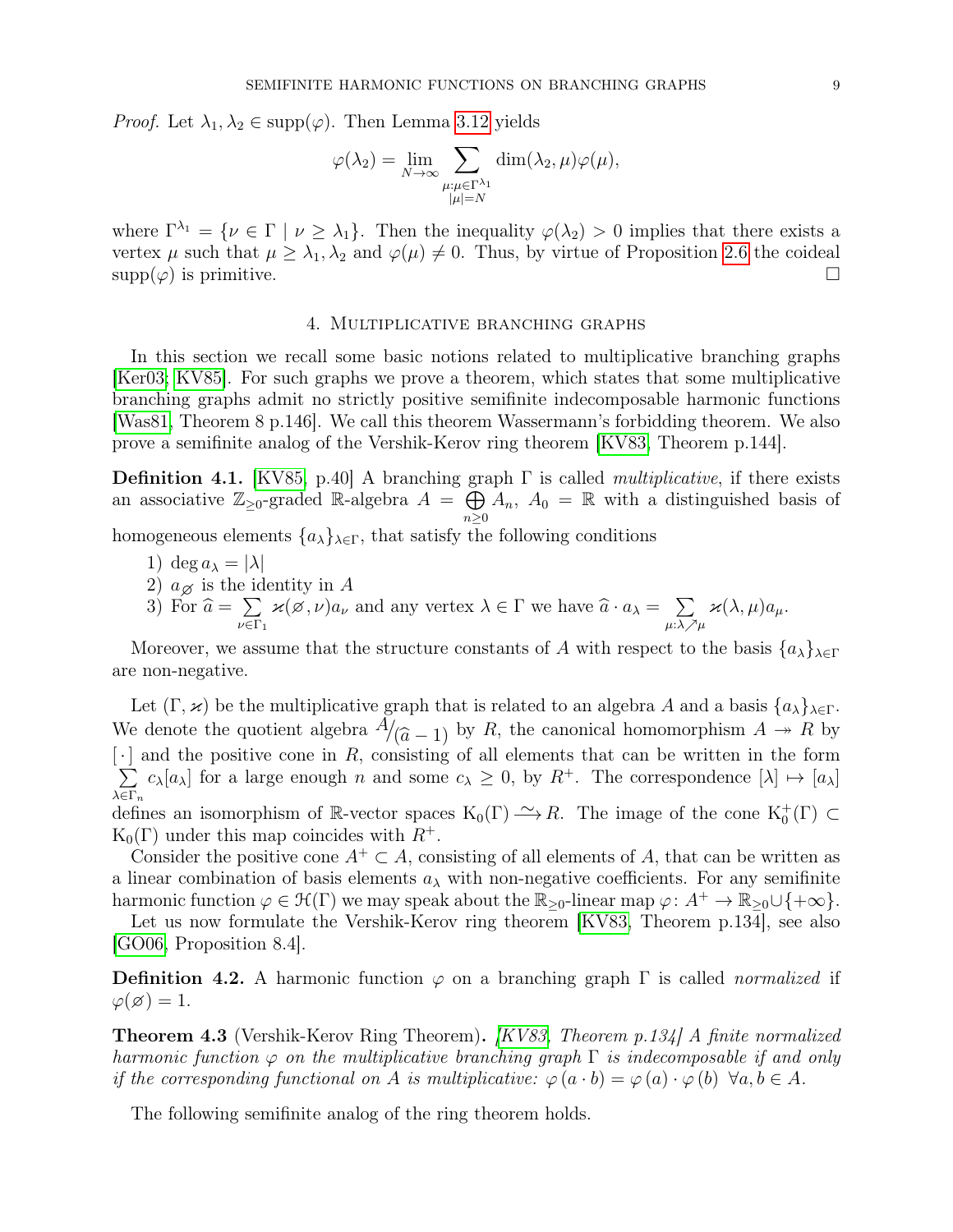<span id="page-9-1"></span>**Theorem 4.4.**  $KVS3$ , Theorem p.144. For any semifinite indecomposable harmonic function  $\varphi$  on the multiplicative branching graph  $\Gamma$  there exists a finite normalized indecomposable harmonic function  $\psi$ , such that  $\varphi(a \cdot b) = \psi(a) \cdot \varphi(b)$  for any  $a, b \in A^+$  with  $\varphi(b) < +\infty$ .

Proof. Note that

$$
(\widehat{a})^n = \sum_{\nu \colon \nu \in \Gamma_n} \dim(\nu) \cdot a_{\nu}.
$$

Then  $\varphi((\widehat{a})^n a_\mu) = \varphi(a_\mu) \ge \dim(\lambda) \varphi(a_\lambda \cdot a_\mu)$  and  $\varphi^\lambda(\mu) = \varphi(a_\lambda a_\mu)$  is a finite harmonic function on the finiteness ideal of  $\varphi$ . Since the restriction of  $\varphi$  to its finiteness ideal is an indecomposable harmonic function (see Lemma [3.12\)](#page-6-0) it follows that there exists  $c_{\lambda} \in \mathbb{R}_{\geq 0}$ such that  $\varphi(a_\mu \cdot a_\lambda) = c_\lambda \varphi(a_\mu)$ . We set  $\psi(\lambda) = c_\lambda$  by definition. One can check that  $\psi$  is a harmonic function and that the functional on A defined by  $\psi$  is multiplicative. Then the Vershik-Kerov ring theorem implies that  $\psi$  is indecomposable.

From Theorem [4.4](#page-9-1) it follows that the subspace  $I = \text{span}_{\mathbb{R}} (a_{\lambda} | \lambda : \varphi(\lambda) < +\infty) \subset A$  is an ideal for any semifinite indecomposable harmonic function  $\varphi$ . However, the proof shows that this is true for an arbitrary harmonic function  $\varphi$  without any additional assumptions.

The following theorem imposes some restrictions on multiplicative graphs that possess strictly positive indecomposable semifinite harmonic functions, [\[Was81,](#page-18-1) Theorem 8 p.146].

<span id="page-9-2"></span>**Theorem 4.5** (Wassermann's forbidding theorem). If  $a_{\lambda}a_{\mu} \neq 0$  for any  $\lambda, \mu \in \Gamma$ , then the  $graph \Gamma$  admits no strictly positive semifinite indecomposable harmonic functions.

*Proof.* Let  $\varphi$  be a strictly positive indecomposable semifinite harmonic function. The ar-gument given at the beginning of the proof of Theorem [4.4](#page-9-1) shows that  $\varphi^{\mu}$  defined by  $\varphi^{\mu}(\lambda) = \varphi(a_{\lambda}a_{\mu})$  is a finite harmonic function on  $\Gamma$ , while  $\varphi(\mu) < +\infty$ . Furthermore, the following inequality holds  $\varphi \geq \text{const} \cdot \varphi^{\mu}$ . Next, observe that  $\varphi^{\mu}$  is strictly positive, since  $a_{\lambda}a_{\mu} \neq 0$  and structure constants of A are non-negative with respect to the basis  $\{a_{\lambda}\}_{\lambda \in \Gamma}$ . Therefore,  $\varphi$  and  $\varphi^{\mu}$  are proportional. Thus,  $\varphi$  is finite.

Corollary 4.6. [\[Boy87,](#page-17-8) p. 371, the paragraph just before Theorem 3.5] If  $\Gamma$  admits a strictly positive indecomposable finite harmonic function, then it possesses no strictly positive semifinite indecomposable harmonic functions.

*Proof.* Suppose that  $\varphi$  is a strictly positive indecomposable finite harmonic function and  $a_{\lambda}a_{\mu}=0$  for some  $\lambda, \mu \in \Gamma$ . Then  $\varphi(a_{\lambda}a_{\mu})=\varphi(0)=0$  and Theorem [4.3](#page-8-1) yields  $\varphi(\lambda)\varphi(\mu)=0$ , which contradicts the strict positivity of  $\varphi$ .

# 5. Boyer's Lemma

<span id="page-9-0"></span>In this section we discuss a very useful claim related to arbitrary harmonic functions on a graded graph. It allows one to determine the finiteness ideal of an indecomposable semifinite harmonic function in several concrete situations. This principle, which was first observed by R. P. Boyer and published only in 1983, see [\[Boy83,](#page-17-3) Theorem 1.10, Example p.212], had been also stated by Wassermann [\[Was81,](#page-18-1) Boyer's Lemma p.149] two years before the paper [\[Boy83\]](#page-17-3). We formulate and prove a slightly involved generalization of Wassermann's concise argument. It turns out to be a combinatorial analog of [\[Boy83,](#page-17-3) Theorem 1.10]. After that we consider a couple of examples, which immediately follow from the general claim. Boyer's Lemma from [\[Was81\]](#page-18-1) becomes a part of the first example, see Remark [5.6.](#page-12-1)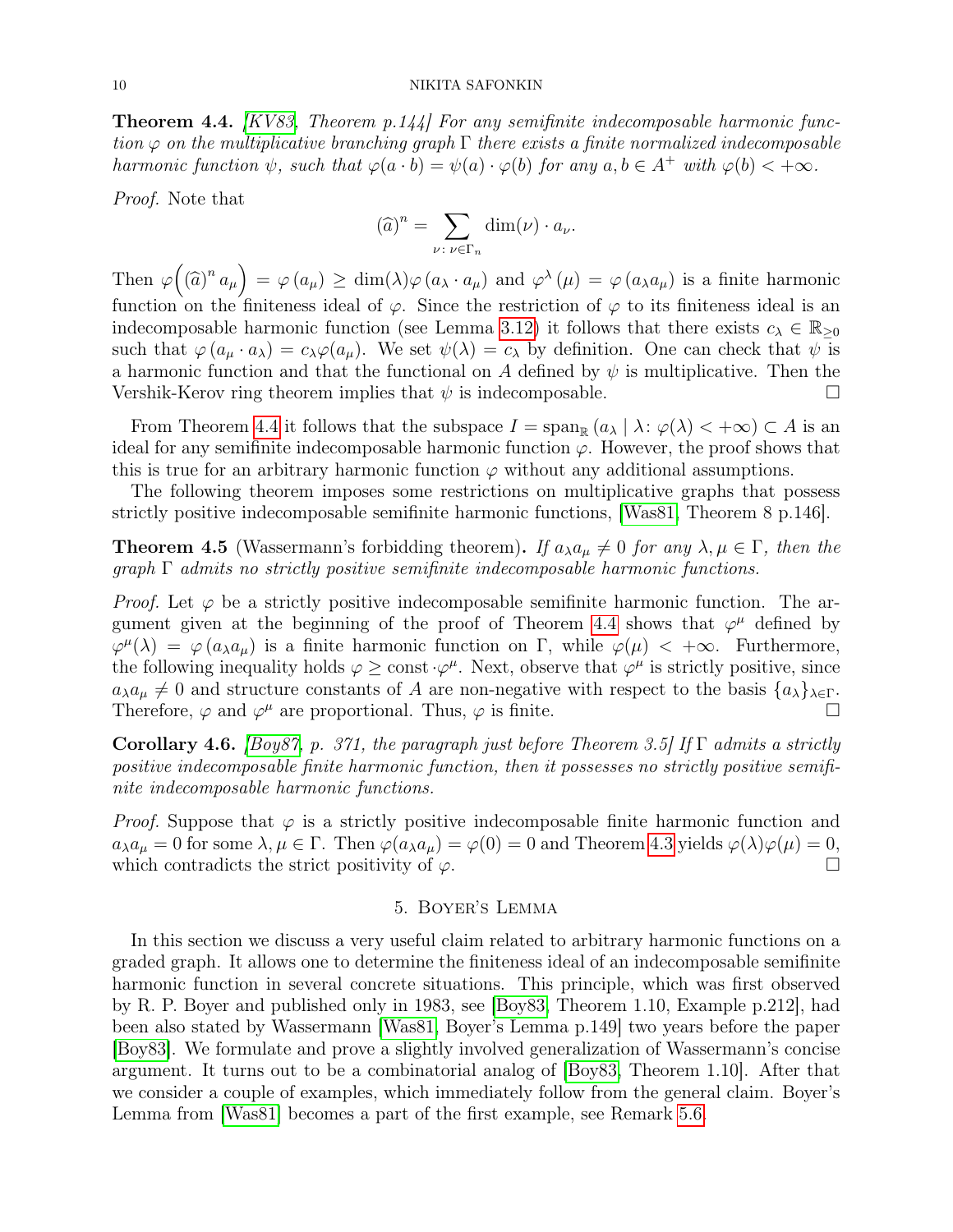<span id="page-10-0"></span>5.1. General statement. Recall that the set of vertices lying on the n-th level of a graded graph  $\Gamma$  is denoted by  $\Gamma_n$ . Below we work with arbitrary harmonic functions and do not assume that they are finite or semifinite.

**Definition 5.1.** A harmonic function  $\varphi$  is called *semifinite at a vertex*  $\lambda$ , if  $\varphi(\lambda) = +\infty$  and there exists a sequence  ${a_n}_{n\geq 1} \subset K_0^+(\Gamma)$  such that

$$
\bullet \ \ a_n \leq_K \lambda,
$$

$$
\bullet \ \varphi(a_n) < +\infty,
$$

•  $\lim_{n \to +\infty} \varphi(a_n) = +\infty.$ 

The sequence  $\{a_n\}_{n\geq 1}$  will be called an approximating sequence for the vertex  $\lambda$ .

**Observation 5.2.** If  $\varphi$  is semifinite at a vertex  $\lambda$ , then for any vertex  $\mu \leq \lambda$  the function  $\varphi$ is semifinite at the vertex  $\mu$  too.

<span id="page-10-2"></span>**Proposition 5.3** (Generalized Boyer's lemma). Let  $(\Gamma, \varkappa)$  be a graded graph and  $\varphi$  be a harmonic function on it. Assume that  $I \subset \Gamma$  is an ideal,  $J = \Gamma \backslash I$  is the corresponding coideal and we are given a fixed vertex  $\lambda \in J_n$ . Suppose that there exists a natural number  $m = m(\lambda)$  and a tuple of non-negative real numbers  $\{\beta_{\nu}\}_{\nu \in I_m}$ , which may depend on  $\lambda$ , such that the following conditions are satisfied

- there exists a vertex  $\nu \in I_m$  with  $\beta_{\nu} \neq 0$  and  $\varphi(\nu) > 0$ ,
- for any large enough l and any vertex  $\eta \in I_{n+l+1}$  the following inequality holds

<span id="page-10-1"></span>
$$
\sum_{\mu \in J_{n+l}} \dim(\lambda, \mu) \varkappa(\mu, \eta) \ge \sum_{\nu \in I_m} \beta_{\nu} \dim(\nu, \eta).
$$
 (6)

Then  $\varphi(\lambda) = +\infty$ . If in addition  $\varphi(\nu) < +\infty$  for any  $\nu \in I_m$  such that  $\beta_{\nu} \neq 0$ , then  $\varphi$  is semifinite at the vertex  $\lambda$ .

Remark 5.4. Condition [\(6\)](#page-10-1) is a refinement of some condition on the "number" of paths in the graph  $\Gamma$ , which admits a graphical interpretation, see condition [\(14\)](#page-11-1) from Corollary [5.5](#page-11-2) and Figure [2.](#page-12-2)

*Proof of Proposition [5.3.](#page-10-2)* Let us multiply [\(6\)](#page-10-1) by  $\eta \in K_0(\Gamma)$  and sum over all  $\eta \in I_{n+l+1}$ . Then we get

$$
\sum_{\substack{\eta \in I_{n+l+1} \\ \mu \in J_{n+l}}} \dim(\lambda, \mu) \varkappa(\mu, \eta) \cdot \eta \geq K \sum_{\substack{\eta \in I_{n+l+1} \\ \nu \in I_m}} \beta_{\nu} \dim(\nu, \eta) \cdot \eta,
$$
\n(7)

where the both sides of the inequality are considered as elements of  $K_0(\Gamma)$  and the partial order on  $K_0(\Gamma)$  defined by the cone  $K_0^+(\Gamma)$  is denoted by  $\geq_K$ . Furthermore, the right-hand side of the inequality [\(7\)](#page-10-3) equals  $\Sigma$  $\nu \in I_m$  $\beta_{\nu}\nu$ . Let us denote it by  $b_{\lambda}$ . Then  $\varphi(b_{\lambda}) > 0$  and

<span id="page-10-4"></span><span id="page-10-3"></span>
$$
\sum_{\substack{\eta \in I_{n+l+1} \\ \mu \in J_{n+l}}} \dim(\lambda, \mu) \varkappa(\mu, \eta) \eta \geq_K b_{\lambda}.
$$

The only thing we are left to do is to reproduce the original argument of A. Wassermann [\[Was81,](#page-18-1) p.149, the proof of Boyer's Lemma] in our context:

$$
\lambda = \sum_{\overline{\eta} \in \Gamma_{n+N+1}} \dim(\lambda, \overline{\eta}) \overline{\eta} \geq K \sum_{\overline{\eta} \in I_{n+N+1}} \dim(\lambda, \overline{\eta}) \overline{\eta}.
$$
 (8)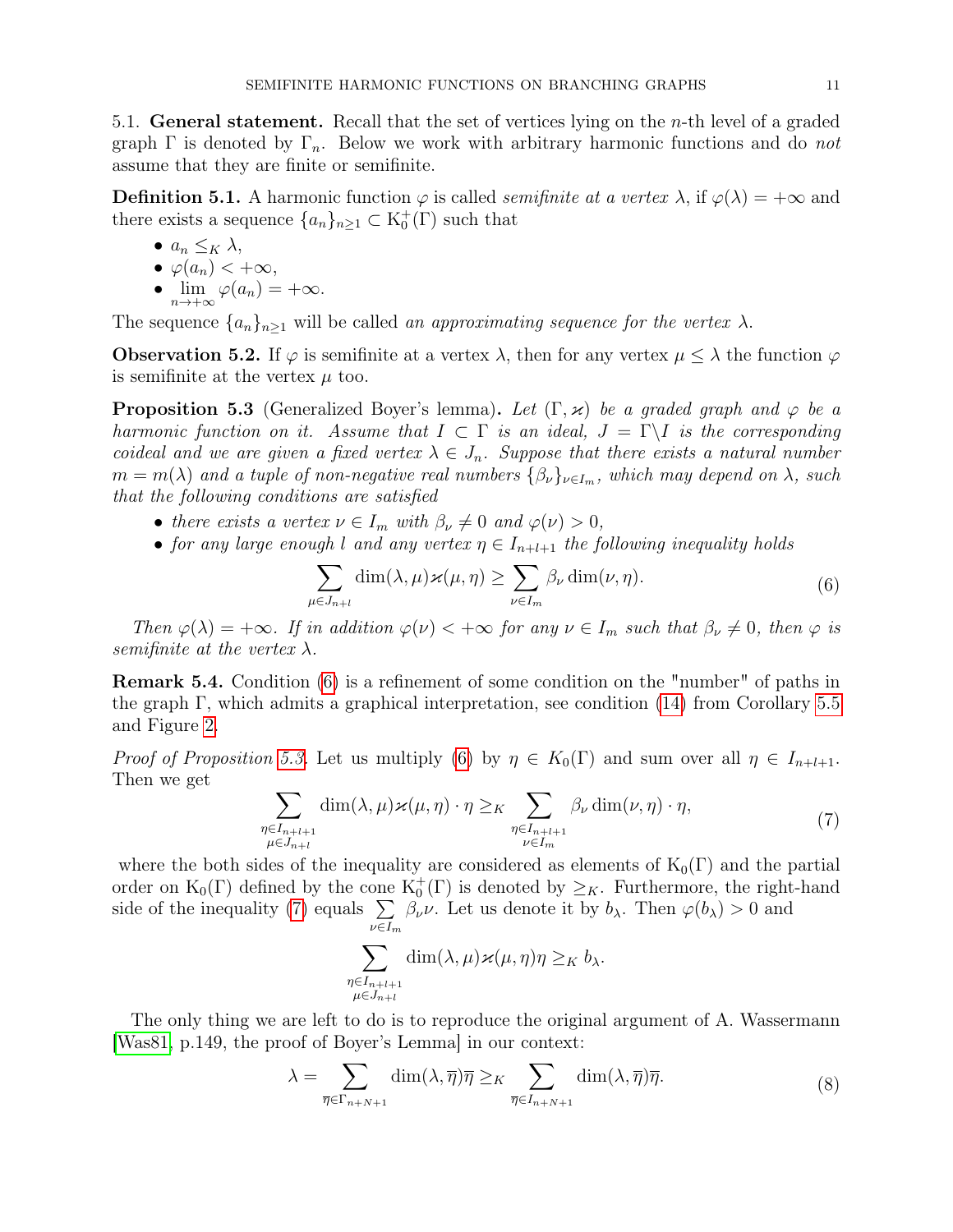Note that, if  $\lambda \in J_n$  and  $\overline{\eta} \in I_{n+N+1}$ , then

<span id="page-11-3"></span>
$$
\dim(\lambda, \overline{\eta}) = \sum_{l=0}^{N} \sum_{\substack{\eta \in I_{n+l+1} \\ \mu \in J_{n+l}}} \dim(\lambda, \mu) \varkappa(\mu, \eta) \dim(\eta, \overline{\eta}). \tag{9}
$$

Substitute [\(9\)](#page-11-3) into [\(8\)](#page-10-4):  $\lambda \geq_K \sum_{n=1}^{N}$  $_{l=0}$  $\sum$  $\eta \in I_{n+l+1}$  $\mu \in J_{n+l}$  $\sum$  $\overline{\eta} \in I_{n+N+1}$  $\dim(\lambda, \mu) \varkappa(\mu, \eta) \dim(\eta, \overline{\eta}) \overline{\eta}.$ 

Now sum over  $\bar{\eta}$ :

<span id="page-11-4"></span>
$$
\lambda \geq K \sum_{l=0}^{N} \sum_{\substack{\eta \in I_{n+l+1} \\ \mu \in J_{n+l}}} \dim(\lambda, \mu) \varkappa(\mu, \eta) \eta \geq K b_{\lambda} \cdot N \tag{10}
$$

Compare [\(10\)](#page-11-4) with (1.10.1) and (1.10.2) from [\[Boy83,](#page-17-3) Theorem 1.10].

Thus, [\(10\)](#page-11-4) yields  $\varphi(\lambda) \geq \varphi(b_\lambda) \cdot N$  for any N hence  $\varphi(\lambda) = +\infty$ . Moreover, the sequence  $a_N = b_\lambda \cdot N$  is an approximating sequence for the vertex  $\lambda$  if  $\varphi(b_\lambda) < +\infty$ .

<span id="page-11-0"></span>5.2. **Example 1.** Consider graded graphs  $(\Gamma_1, \varkappa_1)$  and  $(\Gamma_2, \varkappa_2)$  and suppose that we are given a graded map  $\Gamma_1 \to \Gamma_2$ ,  $\lambda \mapsto \lambda'$ . Let  $(\Gamma, \varkappa)$  be one more graded graph that satisfies the following requirements:

$$
(\Gamma)_n = (\Gamma_1)_n \sqcup (\Gamma_2)_{n-1} \text{ for } n \ge 1, (\Gamma)_0 = (\Gamma_1)_0.
$$
\n
$$
(11)
$$

<span id="page-11-7"></span>
$$
\mathcal{Z}(\lambda, \mu) = \mathcal{Z}_1(\lambda, \mu), \text{ if } \lambda, \mu \in \Gamma_1,
$$
\n(12)

$$
\varkappa(\lambda,\mu) = \varkappa_2(\lambda,\mu), \text{ if } \lambda,\mu \in \Gamma_2. \tag{12}
$$

<span id="page-11-5"></span>
$$
\varkappa(\lambda,\mu) = 0, \text{ if } \lambda \in \Gamma_2, \mu \in \Gamma_1. \tag{13}
$$

<span id="page-11-6"></span>Condition [\(13\)](#page-11-5) means that  $\Gamma_2$  is an ideal of Γ. For simplicity one can assume that edges from  $\Gamma_1$  to  $\Gamma_2$  can go from  $\lambda$  to  $\lambda'$  only, see Figure [1.](#page-11-6) But we will not use this later on.



Figure. 1. Example of the branching rule for Γ.

<span id="page-11-2"></span>**Corollary 5.5.** Assume that the map  $\nu \mapsto \nu'$  is surjective and let  $\lambda \in (\Gamma_1)_n$  be a fixed vertex. Suppose that for any large enough l and any vertex  $\mu \in (\Gamma_1)_{n+l}$  the following inequality holds

<span id="page-11-1"></span>
$$
\dim_1(\lambda, \mu) \varkappa(\mu, \mu') \ge \dim_2(\lambda', \mu'), \tag{14}
$$

where  $\dim_1(\cdot, \cdot)$  and  $\dim_2(\cdot, \cdot)$  are shifted dimensions for  $(\Gamma_1, \varkappa_1)$  and  $(\Gamma_2, \varkappa_2)$ . Now let  $\varphi$ be a harmonic function on  $\Gamma$  with  $\varphi(\lambda') > 0$ . Then  $\varphi(\lambda) = +\infty$  and  $\varphi$  is semifinite at the vertex  $\lambda$  if  $\varphi(\lambda') < +\infty$ .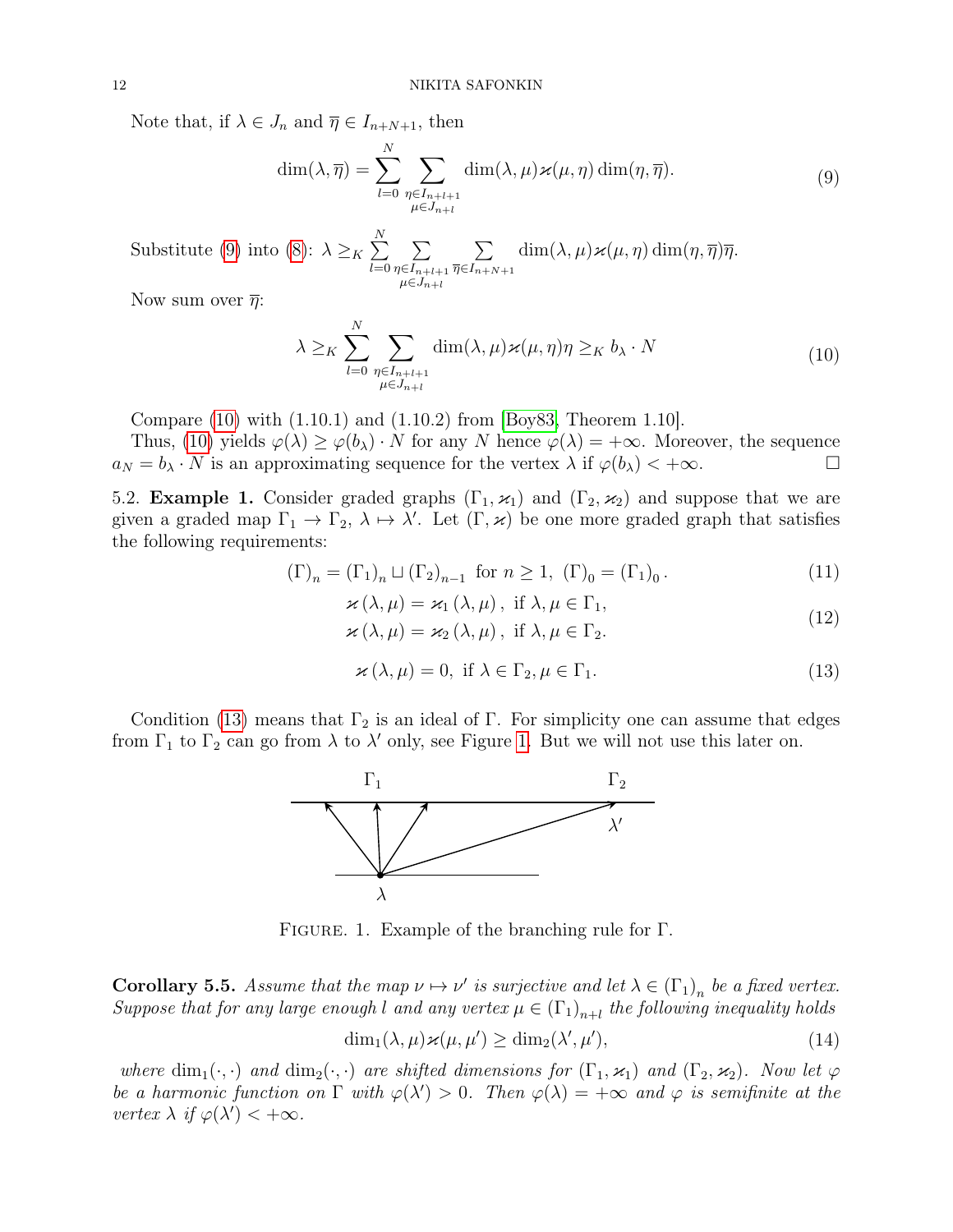<span id="page-12-2"></span>*Proof.* Recall that  $\Gamma_2$  is an ideal of  $\Gamma$ . Therefore, we may apply Proposition [5.3](#page-10-2) for  $I = \Gamma_2$ ,  $J = \Gamma_1$ ,  $m = |\lambda| + 1$  and  $\beta_{\nu} = \delta_{\nu,\lambda'}$ . Then we bound from below the sum in the left hand side of [\(6\)](#page-10-1) in terms of one of its summands and use [\(14\)](#page-11-1).



FIGURE. 2. Condition [\(14\)](#page-11-1) means that the "number" of paths from  $\lambda$  to  $\mu'$ , that go through  $\mu$ , is not smaller then the "number" of arbitrary paths from  $\lambda'$  to  $\mu'$ .

<span id="page-12-1"></span>**Remark 5.6.** If the map  $\lambda \mapsto \lambda'$  is a branching graph morphism, that is  $\varkappa(\lambda, \mu) = \varkappa(\lambda', \mu'),$ then condition [\(14\)](#page-11-1) means that  $\varkappa(\mu, \mu') \geq 1$ . If the equality holds identically, then we obtain the original formulation of Boyer's Lemma [\[Was81,](#page-18-1) p.149, Boyer's lemma].

<span id="page-12-3"></span><span id="page-12-0"></span>5.3. **Example 2.** Let us consider graded graphs  $(\Gamma_1, \varkappa_1)$  and  $(\Gamma_2, \varkappa_2)$  and suppose that we are given a graded map  $\Gamma_1 \to \Gamma_2$ ,  $\lambda \to \lambda'$ . Let  $(\Gamma, \varkappa)$  be another graded graph, that satisfies  $(\Gamma)_n = (\Gamma_1)_n \sqcup (\Gamma_2)_n$  for  $n \geq 0$ , and conditions [\(12\)](#page-11-7), [\(13\)](#page-11-5). Recall that the last condition means that  $\Gamma_2$  is an ideal of  $\Gamma$ . For simplicity one can assume that vertices  $\lambda \in \Gamma_1$  and  $\mu \in \Gamma_2$  are joined by an edge if and only if  $\lambda' \nearrow \mu$ , as it is shown on Figure [3.](#page-12-3)



Figure. 3. Example of the branching rule for Γ.

**Corollary 5.7.** Suppose that the map  $\lambda \mapsto \lambda'$  is surjective. Let  $\lambda \in \Gamma_1$  be a fixed vertex and assume that the following inequalities hold for any  $\mu \in \Gamma_1$ 

$$
\varkappa(\lambda,\mu) \geq \varkappa(\lambda',\mu'),
$$
  

$$
\varkappa(\lambda,\mu') \geq \varkappa(\lambda',\mu').
$$

Then  $\varphi(\lambda) = +\infty$  for any harmonic function  $\varphi$  on  $\Gamma$  such that  $\varphi(\lambda') > 0$ . Moreover,  $\varphi$  is semifinite at the vertex  $\lambda$ , if  $0 < \varphi(\lambda') < +\infty$ .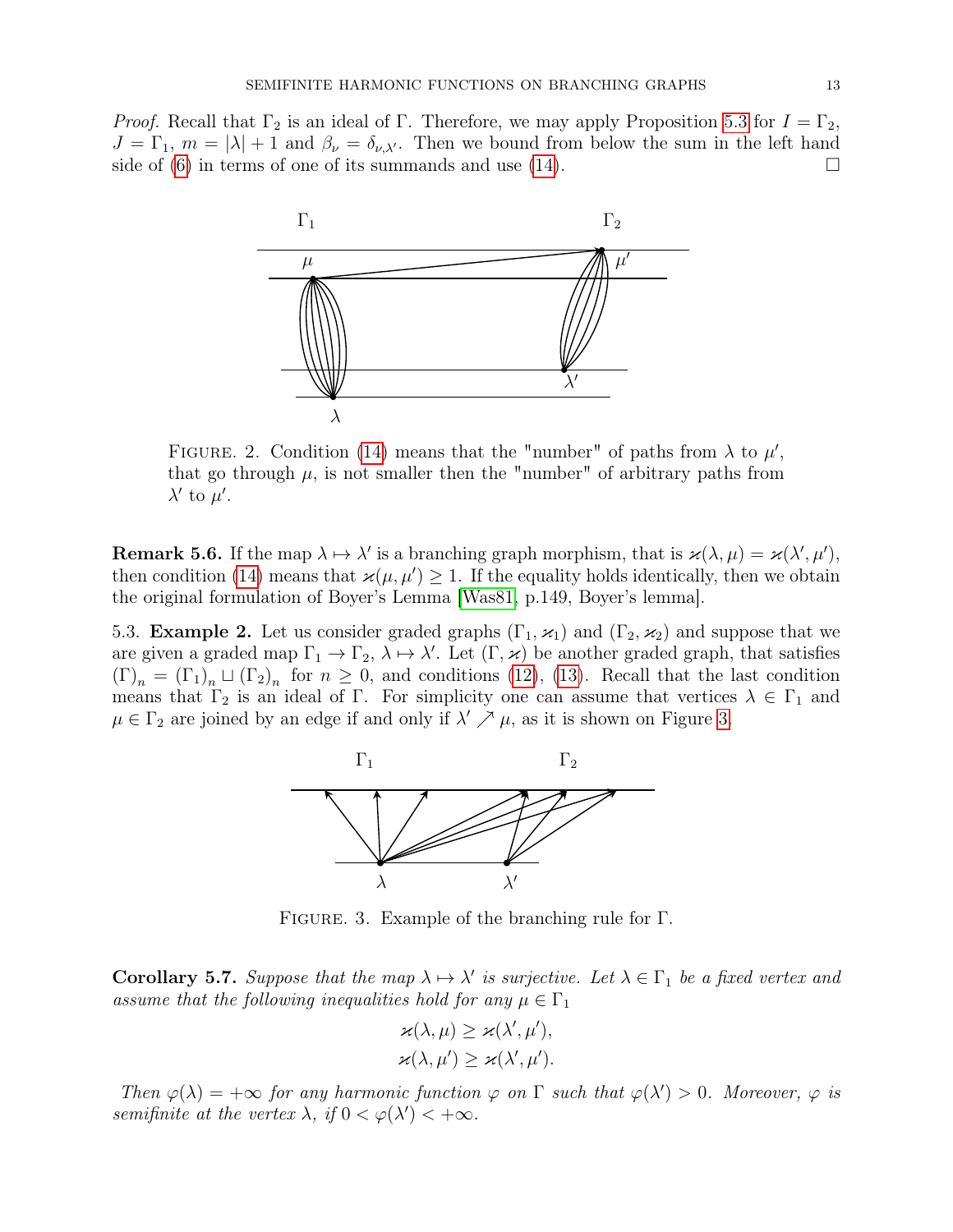*Proof.* Let us take  $I = \Gamma_2$ ,  $J = \Gamma_1$ ,  $m = |\lambda|$  and  $\beta_{\nu} = \delta_{\nu,\lambda'}$  in Proposition [5.3](#page-10-2) and prove that the following inequality holds  $\Sigma$  $μ ∈ Γ<sub>1</sub>$  $\dim(\lambda, \mu) \varkappa(\mu, \eta) \ge \dim(\lambda', \eta)$  for any  $\eta \in \Gamma_2$ . In order to do so, we check that  $\dim(\lambda, \mu) \geq \dim(\lambda', \mu')$  and write

$$
\frac{\sum\limits_{\mu\in\Gamma_1}\dim(\lambda,\mu)\varkappa(\mu,\eta)}{\dim(\lambda',\eta)}\geq\frac{\sum\limits_{\mu\in\Gamma_1}\dim(\lambda',\mu')\varkappa(\mu',\eta)}{\dim(\lambda',\eta)}\geq\frac{\sum\limits_{\overline{\mu}\in\Gamma_2}\dim(\lambda',\overline{\mu})\varkappa(\overline{\mu},\eta)}{\dim(\lambda',\eta)}=1.
$$

For each of these inequalities we have used that  $\lambda \mapsto \lambda'$  is surjective.

<span id="page-13-1"></span>Remark 5.8. As it was pointed out in the introduction, one can obtain an exhaustive list of indecomposable semifinite harmonic functions on the Macdonald graph, which corresponds to the simplest Pieri rule for the Macdonald symmetric functions, by applying Wassermann's method. This list turns out to be very similar to that for the Young graph, see [\[Was81,](#page-18-1) Theorem 9 on page 150]. For instance, the space of classification parameters is an obvious  $(q, t)$ -deformation of the parameter space for the Young graph. Namely, we should deform only the continuous part of the data in the same way as it is deformed in the case of finite harmonic functions, replacing the ordinary Thoma simplex with the  $(q, t)$ -deformed Thoma simplex, see Theorem 1.4 and Proposition 1.6 from [\[Mat18\]](#page-18-6), while the discrete part remains the same. This result easily follows from the original argument of A. Wassermann, Theorem 1.4 and Proposition 1.6 from [\[Mat18\]](#page-18-6), Proposition [2.6,](#page-0-1) Theorem [3.14,](#page-7-0) Proposition [3.16,](#page-7-1) and Corollary [5.5.](#page-11-2) Instead of using Theorem [4.5](#page-9-2) we must apply a similar argument obtained with the help of a trick due to K. Matveev | Mat18, §6, Proof of Proposition 1.6.

# Appendix A. Direct product of branching graphs

<span id="page-13-0"></span>In this appendix we describe indecomposable finite harmonic functions on the product of branching graphs in terms of harmonic functions on the multipliers. This result is not related to semifinite harmonic functions in a straightforward way, but it turns out to be very useful for the description of semifinite harmonic functions on some branching graphs such as the Gnedin-Kingman graph [\[Saf20\]](#page-18-7) and the zigzag graph. The latter was studied in the paper [\[GO06\]](#page-17-7). One can treat the main result of this appendix, Proposition [A.4,](#page-15-0) as a generalization of the well known de Finetti theorem [\[BO17,](#page-17-9) Theorem 5.1, Theorem 5.2]. The difference between Proposition [A.4](#page-15-0) ( $n = 2$  case) and the de Finetti theorem is that we replace two sides of the Pascal triangle, which correspond to two embeddings  $\mathbb{Z} \hookrightarrow \mathbb{Z} \oplus \mathbb{Z}$  along the first and the second components, with arbitrary branching graphs. Remark that the case when one of these graphs is a line consisting of one vertex at each level has been already known, see [\[VN11,](#page-18-8) Theorem 2.8]. Note that in this theorem one should consider only strictly positive harmonic functions (or, equivalently, central measures) instead of arbitrary ones.

Let us provide some motivation for the main definition of the present section. If A and B are unital  $\mathbb{Z}_{\geq 0}$ -graded R-algebras, then their tensor product (over R) is a unital graded algebra too. Namely, if  $A = \bigoplus$  $n\geq 0$  $A_n$ ,  $A_0 = \mathbb{R}$  and  $B = \bigoplus$  $n\geq 0$  $B_n$ ,  $B_0 = \mathbb{R}$ , then  $A \otimes_{\mathbb{R}} B =$  $\oplus$  $k\geq 0$  $(A \otimes_{\mathbb{R}} B)_k$ , where

$$
(A \otimes_{\mathbb{R}} B)_k = \bigoplus_{\substack{n,m \geq 0:\\n+m=k}} A_n \otimes_{\mathbb{R}} B_m.
$$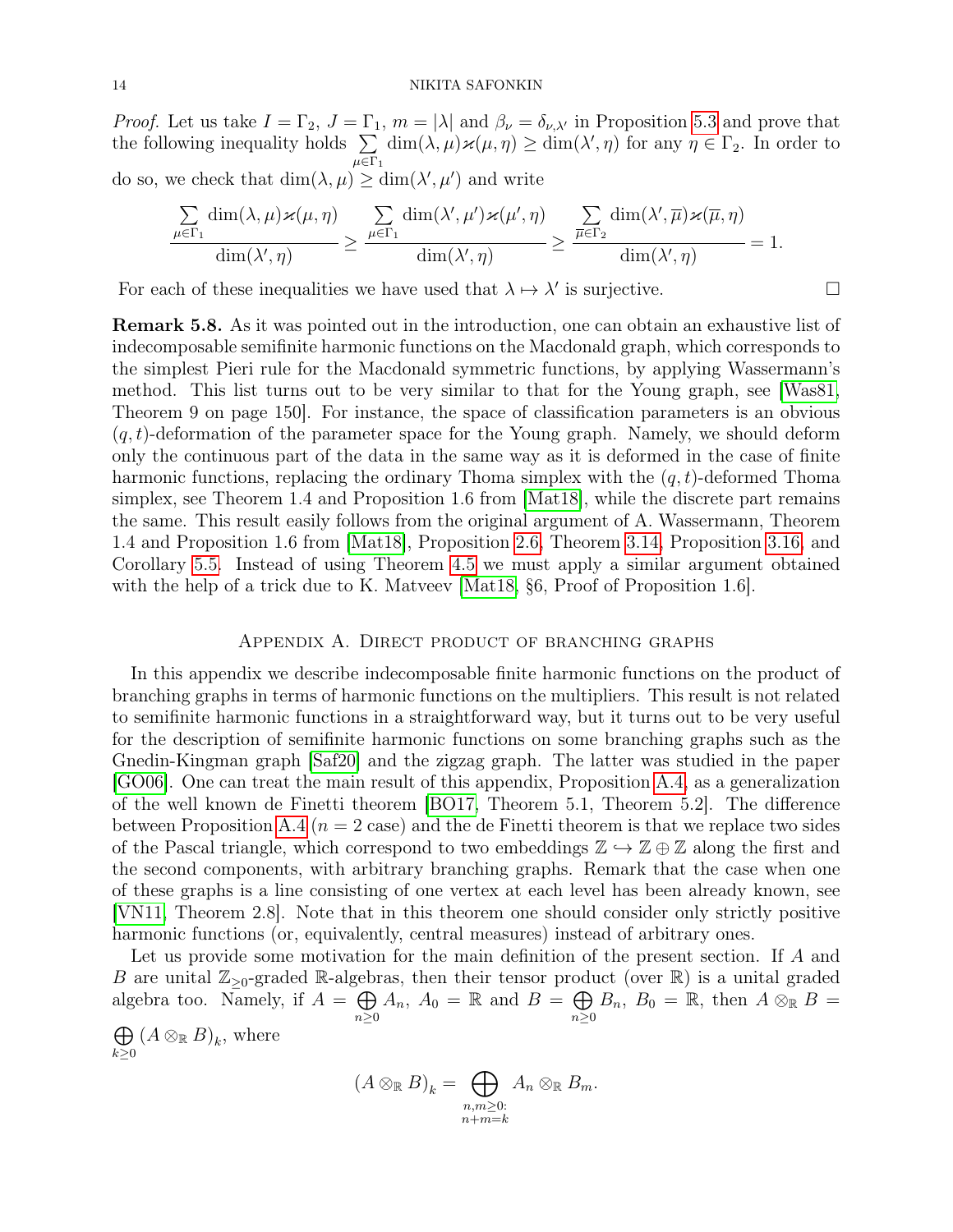Furthermore,  $1_{A\otimes B} = 1_A \otimes 1_B$  and  $(A \otimes_{\mathbb{R}} B)_0 = \mathbb{R} \cdot 1_{A\otimes B}$ . This simple fact, together with Definition [4.1,](#page-8-2) motivates us to consider the *direct product* of two graded graphs.

**Definition A.1.** By the *direct product* of graded graphs  $(\Gamma_1, \varkappa_1)$  and  $(\Gamma_2, \varkappa_2)$  we mean the graded graph  $(\Gamma_1 \times \Gamma_2, \varkappa_1 \times \varkappa_2)$ , where

$$
(\Gamma_1 \times \Gamma_1)_k = \bigsqcup_{\substack{n,m \geq 0:\\n+m=k}} (\Gamma_1)_n \times (\Gamma_2)_m
$$

and

$$
(\varkappa_1 \times \varkappa_2) \left( (\lambda_1, \mu_1); (\lambda_2, \mu_2) \right) = \begin{cases} \varkappa_1(\lambda_1, \lambda_2), & \text{if } \mu_1 = \mu_2, \\ \varkappa_2(\mu_1, \mu_2), & \text{if } \lambda_1 = \lambda_2, \\ 0 & \text{otherwise.} \end{cases}
$$

The next lemma ties together some properties of the direct product of graded graphs.

The subset  $\Gamma_{\lambda} = {\mu \in \Gamma \mid \mu \leq \lambda}$  of a graded graph  $\Gamma$  is called the principle coideal associated to  $\lambda \in \Gamma$ .

# <span id="page-14-0"></span>**Lemma A.2.** Let  $\Gamma_1$  and  $\Gamma_2$  be graded graphs.

- 1) A graph  $\Gamma_1 \times \Gamma_2$  is primitive if and only if  $\Gamma_1$  and  $\Gamma_2$  are primitive.
- 2) If  $\Gamma_1$  and  $\Gamma_2$  are branching graphs and  $J \subset \Gamma_1 \times \Gamma_2$  is a saturated primitive coideal, then there exist coideals  $J_1 \subset \Gamma_1$  and  $J_2 \subset \Gamma_2$  such that  $J = J_1 \times J_2$  and
	- $J_1, J_2$  are saturated and primitive or
	- $J_1$  is principle and  $J_2$  is saturated and primitive or
	- $J_1$  is saturated and primitive and  $J_2$  is principle.

Moreover, coideals  $J_1$  and  $J_2$  are uniquely defined.

3) Let 
$$
\lambda, \lambda' \in \Gamma_1
$$
 and  $\mu, \mu' \in \Gamma_2$ . Then  
\n
$$
\dim((\lambda, \mu), (\lambda', \mu')) = \binom{|\lambda'| - |\lambda| + |\mu'| - |\mu|}{|\lambda'| - |\lambda|} \dim_1(\lambda, \lambda') \dim_2(\mu, \mu'),
$$
\nwhere  $\binom{n}{k}$  denotes the binomial coefficient and  $\dim_1(\cdot, \cdot)$ ,  $\dim_2(\cdot, \cdot)$  are shifted dimensions for  $\Gamma_1$  and  $\Gamma_2$ , see (1) on page 3.

Proof. The first and the second assertions follow from Proposition [2.6](#page-0-1) immediately and the third one is obvious.

Note that we can easily generalize the statement of Lemma [A.2](#page-14-0) to the case of  $n > 2$ graded graphs. Furthermore, the direct product of multiplicative graphs is multiplicative too. For the direct product of two multiplicative graphs the corresponding algebra is the tensor product of the initial algebras, the distinguished basis is the tensor product of the bases and the element that was denoted by  $\hat{a}$  in Definition [4.1](#page-8-2) is  $\hat{a} \otimes_{\mathbb{R}} 1_B + 1_A \otimes_{\mathbb{R}} \hat{b}$ , where  $\hat{a}$ <br>and  $\hat{b}$  are the same elements for the initial also head. Thus, we see define the direct pro and  $\hat{b}$  are the same elements for the initial algebras. Thus, we can define the direct product of finitely many graded graphs and the product of multiplicative graphs is multiplicative as well.

Recall that a harmonic function  $\varphi$  on a branching graph  $\Gamma$  is called normalized if  $\varphi(\emptyset) = 1$ .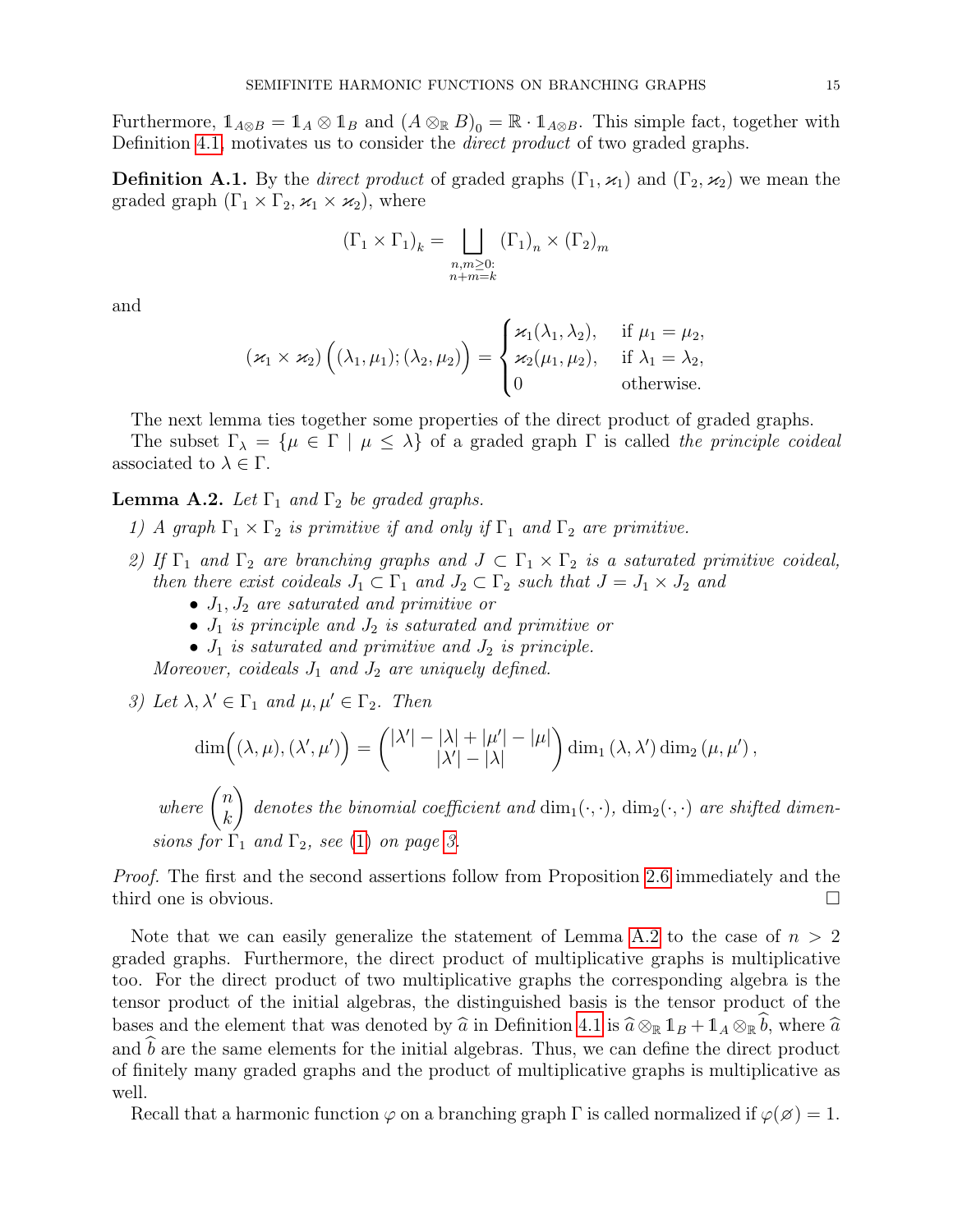**Remark A.3.** Let  $\Gamma_1, \ldots, \Gamma_n$  be branching graphs and let  $\varphi_1, \ldots, \varphi_n$  be finite normalized harmonic functions on them. Then the function  $\varphi: \Gamma_1 \times \ldots \times \Gamma_n \to \mathbb{R}_{\geq 0}$  defined by

<span id="page-15-3"></span>
$$
\varphi(\lambda_1, \dots, \lambda_n) = w_1^{|\lambda_1|} \dots w_n^{|\lambda_n|} \varphi_1(\lambda_1) \dots \varphi_n(\lambda_n)
$$
\n(A.1)

is harmonic and normalized whenever  $w_1, \ldots, w_n \in \mathbb{R}_{\geq 0}$  and  $w_1 + \ldots + w_n = 1$ .

Remark that we can recover these  $\varphi_1, \ldots, \varphi_n$  and  $w_1, \ldots, w_n$  from  $\varphi$  as follows. Let us set

<span id="page-15-1"></span>
$$
MC(a_1,..., a_n) = {a_1 + ... + a_n \choose a_1,..., a_n} = \frac{(a_1 + ... + a_n)!}{a_1! ... a_n!}.
$$

Then

$$
\varphi_i(\mu) = \sum_{\substack{\lambda_j \in \Gamma_j, j \neq i \\ j=1,\dots,n}} \mathrm{MC}\Big(|\lambda_1|, \dots, |\lambda_{i-1}|, |\mu| - 1, |\lambda_{i+1}|, \dots, |\lambda_n|\Big) \cdot \prod_{\substack{j=1 \\ j \neq i}}^n \dim(\lambda_j) \cdot \varphi(\lambda_1, \dots, \lambda_{i-1}, \mu, \lambda_{i+1}, \dots, \lambda_n) \tag{A.2}
$$

for  $|\mu| \geq 1$  and

<span id="page-15-2"></span>
$$
w_1^{k_1} \dots w_n^{k_n} = \sum_{\substack{\lambda_i \in \Gamma_i, |\lambda_i| = k_i \\ i = 1, \dots, n}} \dim(\lambda_1) \dots \dim(\lambda_n) \cdot \varphi(\lambda_1, \dots, \lambda_n)
$$
(A.3)

for any positive integers  $k_1, \ldots, k_n$ .

Compare [\(A.2\)](#page-15-1) and [\(A.3\)](#page-15-2) with the first two formulas from the proof of Theorem 2.8 in [\[VN11\]](#page-18-8).

**Notation.** Let  $(\Gamma, \varkappa)$  be a branching graph. We denote by  $\mathfrak{F}\mathfrak{K}_{\mathrm{ex}}(\Gamma)$  the set of all finite normalized harmonic functions on  $\Gamma$  and by  $\mathfrak{F}\mathcal{H}_{\rm ex}^{\circ}(\Gamma)$  the subset of all strictly positive functions.

<span id="page-15-0"></span>**Proposition A.4.** Let  $\Gamma_1, \ldots, \Gamma_n$  be branching graphs and  $\Delta_n^0$  be the interior of the  $n-1$ dimensional simplex, i.e.  $\Delta_n^0 = \{ (w_1, \ldots, w_n) \mid w_1 + \ldots + w_n = 1, w_i > 0 \}.$ 

- 1) There is a bijection between  $\mathfrak{F}\mathfrak{K}^{\circ}_{ex}(\Gamma_1 \times \ldots \times \Gamma_n)$  and  $\mathfrak{F}\mathfrak{K}^{\circ}_{ex}(\Gamma_1) \times \ldots \times \mathfrak{F}\mathfrak{K}^{\circ}_{ex}(\Gamma_n) \times \Delta^0_n$ defined by  $(A.1)$ .
- 2) There is a bijection between  $\mathfrak{F}\mathfrak{K}_{\mathrm{ex}}(\Gamma_1 \times \ldots \times \Gamma_n)$  and  $\Box$  $I: I \subset \{1,2,...,n\}$  $I\not=\varnothing$  $\Delta_{|I|}^0 \times \bigtimes_{i \in I}$  $\mathfrak{F}\mathfrak{H}_{\textrm{ex}}(\Gamma_i).$

More precisely, for any harmonic function  $\varphi \in \mathfrak{FK}_{\mathrm{ex}}(\Gamma_1 \times \ldots \times \Gamma_n)$  there exist a nonempty set  $I \subset \{1, 2, ..., n\}$ , harmonic functions  $\varphi_i \in \mathfrak{F} \mathfrak{K}_{\mathrm{ex}}(\Gamma_i)$ , which are indexed by  $i \in I$ , and  $w \in \Delta_{|I|}^0$  such that for any n-tuple of vertices  $\lambda_1 \in \Gamma_1, \ldots, \lambda_n \in \Gamma_n$  the following identity holds

$$
\varphi(\lambda_1,\ldots,\lambda_n) = \begin{cases} \prod_{i\in I} w_i^{|\lambda_i|} \varphi_i(\lambda_i), & \text{if } \lambda_j = \varnothing, \ \forall j \in \{1,2,\ldots,n\} \setminus I, \\ 0 & \text{otherwise.} \end{cases}
$$

Moreover, these I,  $\varphi_i$  and w are uniquely defined.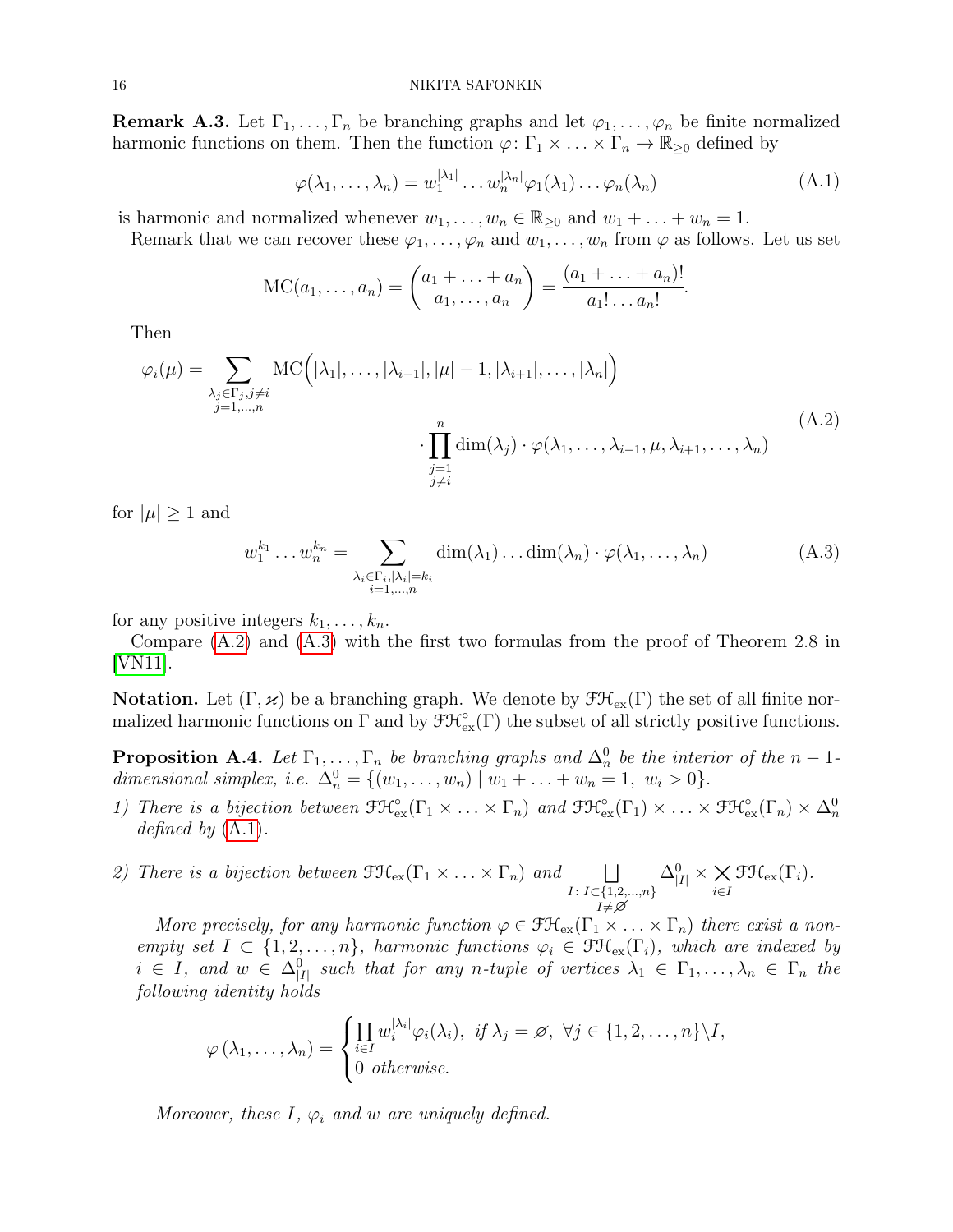Remark A.5. For multiplicative graphs Proposition [A.4](#page-15-0) is a straightforward consequence of the Vershik-Kerov ring theorem (Theorem [4.3\)](#page-8-1). Namely, we should apply this theorem to the following simple fact

$$
\mathrm{Hom}\Big(A_1\otimes_{\mathbb{R}}\ldots\otimes_{\mathbb{R}}A_n,\mathbb{R}\Big)\simeq\bigtimes_{i=1}^n\mathrm{Hom}\,(A_i,\mathbb{R})\,,
$$

where Hom stands for the set of algebra homomorphisms. Indeed, to prove the first part of the proposition we note that there are two mutually inverse maps

$$
\Phi_{\longrightarrow} : \mathfrak{F}\mathfrak{K}_{\text{ex}}^{\circ}(\Gamma_1) \times \ldots \times \mathfrak{F}\mathfrak{K}_{\text{ex}}^{\circ}(\Gamma_n) \times \Delta_n^0 \longrightarrow \mathfrak{F}\mathfrak{K}_{\text{ex}}^{\circ}(\Gamma_1 \times \ldots \times \Gamma_n),
$$
  

$$
(\varphi_1, \ldots, \varphi_n, w) \mapsto (\varphi_1 \circ r_{w_1}) \otimes \ldots \otimes (\varphi_n \circ r_{w_n});
$$

and

$$
\Phi_{\leftarrow}: \mathfrak{F}\mathfrak{K}_{\text{ex}}^{\circ}(\Gamma_1 \times \ldots \times \Gamma_n) \longrightarrow \mathfrak{F}\mathfrak{K}_{\text{ex}}^{\circ}(\Gamma_1) \times \ldots \times \mathfrak{F}\mathfrak{K}_{\text{ex}}^{\circ}(\Gamma_n) \times \Delta_n^0,
$$
  

$$
\varphi \mapsto (\varphi \mid_{A_1} \circ r_{w_1}^{-1}, \ldots, \varphi \mid_{A_n} \circ r_{w_n}^{-1}, w).
$$

Here  $r_u$  denotes the automorphism of a graded algebra defined on homogeneous elements as  $a \mapsto u^{\deg a}a$ , and  $\varphi|_{A_i}$  is the restriction of  $\varphi: A_1 \otimes \ldots \otimes A_n \to \mathbb{R}$  to the subalgebra  $1^{\otimes i-1} \otimes A_i \otimes 1^{\otimes n-i} \simeq A_i$ . Furthermore, the *n*-tuple  $w = (w_1, \ldots, w_n)$  that appears in the definition of the map  $\Phi_{\leftarrow}$  has the following form  $w_i = \varphi\left(1^{\otimes i-1} \otimes \hat{a}^{(i)} \otimes 1^{\otimes n-i}\right)$ . Recall that the element  $\hat{a}^{(i)} \in A_i$  defines the branching rule for  $\Gamma_i$ , see Definition [4.1.](#page-8-2)

*Proof of Proposition [A.4.](#page-15-0)* We prove the first part of the proposition for  $n = 2$  only. The case  $n > 2$  can be dealt with in the same manner. One can prove the second part of the proposition applying essentially the same argument, Proposition [3.16](#page-7-1) and the second part of Lemma [A.2.](#page-14-0)

One can check that for any harmonic function  $\varphi$  on  $\Gamma_1 \times \Gamma_2$  the right-hand side of [\(A.2\)](#page-15-1) defines a harmonic function on  $\Gamma_i$ . Thus,  $\varphi$  defined by [\(A.1\)](#page-15-3) is indecomposable if  $\varphi_1$  and  $\varphi_2$ are. Then [\(A.1\)](#page-15-3) defines an injective map  $\mathfrak{F}\mathfrak{K}_{\mathrm{ex}}^{\circ}(\Gamma_1) \times \mathfrak{F}\mathfrak{K}_{\mathrm{ex}}^{\circ}(\Gamma_2) \times \Delta_2^0 \longrightarrow \mathfrak{F}\mathfrak{K}_{\mathrm{ex}}^{\circ}(\Gamma_1 \times \Gamma_2)$ . With the help of the Vershik-Kerov ergodic method, see [\[KV81,](#page-17-1) p.20 Theorem 2; [Ker03,](#page-17-6) p.60, Theorem, we will show that this map is also surjective. Let  $\varphi$  be a finite strictly positive normalized indecomposable harmonic function on  $\Gamma_1 \times \Gamma_2$ . Then by [\[Ker03,](#page-17-6) p.60, Theorem] there exists a path  $\tau = ((\emptyset, \emptyset), (\lambda_1, \mu_1), \ldots) \in \mathfrak{T}(\Gamma_1 \times \Gamma_2)$  such that

$$
\varphi(\lambda,\mu) = \lim_{N \to +\infty} \frac{\dim((\lambda,\mu),(\lambda'_N,\mu'_N))}{\dim((\lambda'_N,\mu'_N))}.
$$

From the last part of Lemma [A.2](#page-14-0) it follows that

$$
\frac{\dim((\lambda,\mu),(\lambda'_N,\mu'_N))}{\dim((\lambda'_N,\mu'_N))} = \frac{(|\lambda'_N|)^{1|\lambda|} \cdot (|\mu'_N|)^{1|\mu|}}{(|\lambda'_N| + |\mu'_N|)^{1(|\lambda| + |\mu|)} \cdot \frac{\dim_1(\lambda,\lambda'_N)}{\dim_1(\lambda'_N)} \cdot \frac{\dim_2(\mu,\mu'_N)}{\dim_2(\mu'_N)},
$$

where  $x^{k} = x(x-1)...(x-k+1)$ . Then strict positivity of  $\varphi$  implies that  $|\lambda'_N| \to +\infty$  and  $|\mu'_{N}| \rightarrow +\infty$  as  $N \rightarrow +\infty$ . Therefore, passing to appropriate subsequences we may assume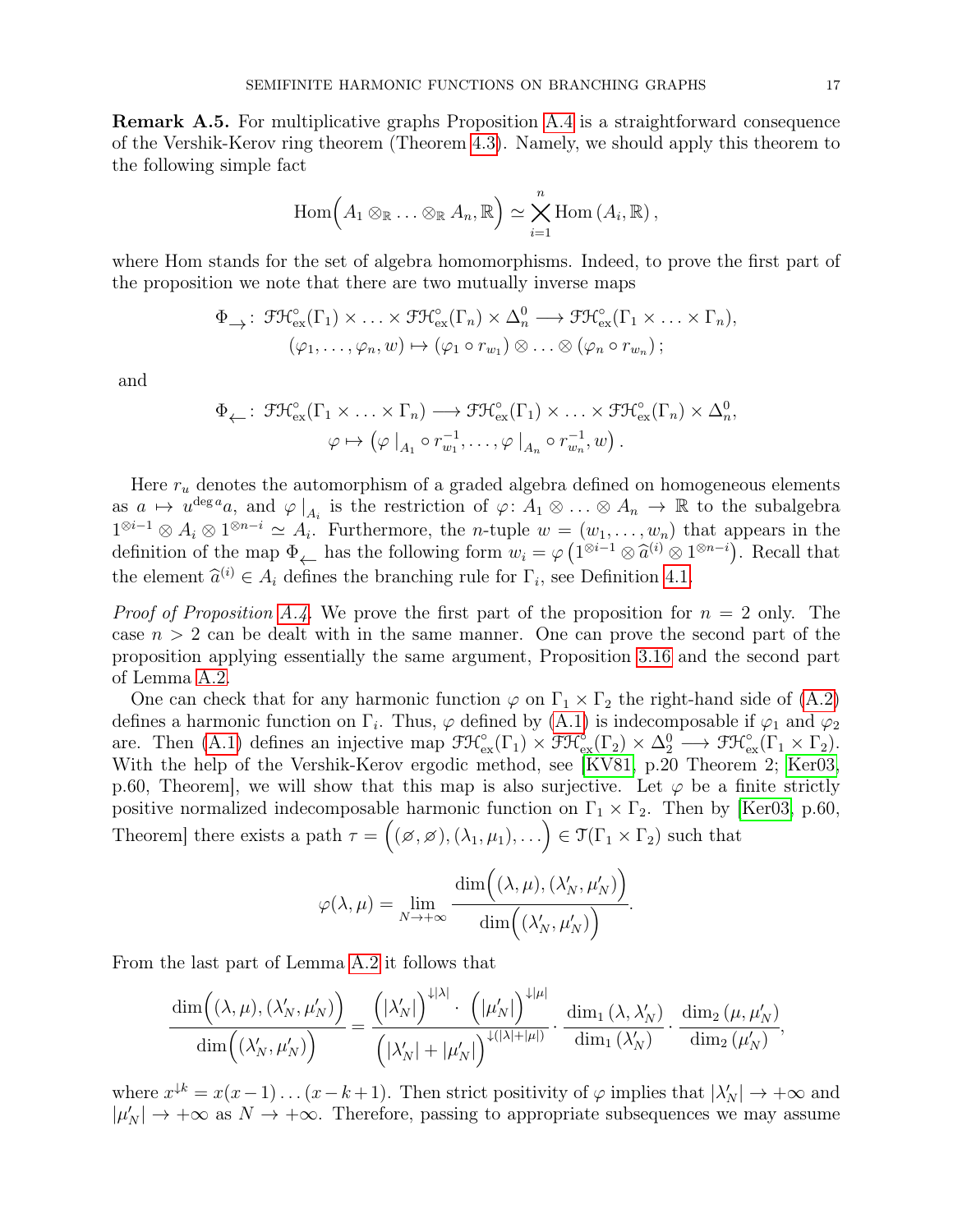that the following limits exist

$$
\lim_{N \to +\infty} \frac{\dim_1(\lambda, \lambda'_N)}{\dim_1(\lambda'_N)}, \lim_{N \to +\infty} \frac{\dim_2(\mu, \mu'_N)}{\dim_2(\mu'_N)}, \lim_{N \to +\infty} \frac{|\lambda'_N|}{|\lambda'_N| + |\mu'_N|}, \lim_{N \to +\infty} \frac{|\mu'_N|}{|\lambda'_N| + |\mu'_N|}.
$$

Denoting them by  $\varphi_1(\lambda)$ ,  $\varphi_2(\mu)$ ,  $w_1$  and  $w_2$ , we obtain the desired element of  $\mathfrak{F} \mathfrak{K}_{\mathrm{ex}}^{\circ}(\Gamma_1) \times$  $\mathfrak{F} \mathfrak{K}_{\mathrm{ex}}^{\circ}(\Gamma_2) \times \Delta_2^0$ . Note that these  $\varphi_1$  and  $\varphi_2$  are indecomposable, since  $\varphi$  is indecomposable.  $\Box$ 

**Example A.6.** Let us take  $\Gamma_1 = \ldots = \Gamma_n = \mathbb{Z}_{\geq 0}$  and assume that all edges are simple and go from k to  $k+1$  for  $k \geq 0$ . Then  $\mathfrak{F}\mathfrak{K}_{\mathrm{ex}}^{\circ}(\Gamma_i) = \mathfrak{F}\mathfrak{K}_{\mathrm{ex}}(\Gamma_i)$  is a singleton and  $\Gamma_1 \times \ldots \times \Gamma_n$ is the Pascal pyramid  $\mathbb{P}_n$ . Then from Proposition [A.4](#page-15-0) it follows that  $\mathfrak{F}\mathcal{H}_{\mathrm{ex}}^{\circ}(\mathbb{P}_n) = \Delta_n^0$  and  $\mathfrak{F}\mathfrak{K}_{\mathrm{ex}}(\mathbb{P}_n) = \square$  $I: I \subset \{1,2,...,n\}$  $I \neq \varnothing$  $\Delta_{|I|}^0 = \Delta_n$ , which is the *n* – 1-dimensional simplex.

Remark A.7. Proposition [A.4](#page-15-0) gives us the following view on Kerov's construction [\[GO06,](#page-17-7) §4]. Comultiplication provides us a linear map  $K_0(\Gamma) \to K_0(\Gamma \times \ldots \times \Gamma)$  $\overbrace{n}$ composite of this map with an indecomposable harmonic function on  $\Gamma \times \ldots \times \Gamma$ ) and we take the  $\overbrace{n}$ to obtain an indecomposable harmonic function on Γ.

### <span id="page-17-0"></span>**REFERENCES**

<span id="page-17-9"></span><span id="page-17-8"></span><span id="page-17-7"></span><span id="page-17-6"></span><span id="page-17-5"></span><span id="page-17-4"></span><span id="page-17-3"></span><span id="page-17-2"></span><span id="page-17-1"></span>

| [Bla06]                     | B. Blackadar. Operator algebras. Vol. 122. Encyclopaedia of Mathematical Sci-<br>ences. Theory of $C^*$ -algebras and von Neumann algebras, Operator Algebras and |
|-----------------------------|-------------------------------------------------------------------------------------------------------------------------------------------------------------------|
|                             | Non-commutative Geometry, III. Springer-Verlag, Berlin, 2006, pp. xx+517.                                                                                         |
| [BO17]                      | Alexei Borodin and Grigori Olshanski. Representations of the infinite symmet-                                                                                     |
|                             | ric group. Vol. 160. Cambridge Studies in Advanced Mathematics. Cambridge                                                                                         |
|                             | University Press, Cambridge, 2017, pp. $vii+160$ .                                                                                                                |
| [Boy83]                     | Robert P. Boyer. "Infinite traces of AF-algebras and characters of $U(\infty)$ ". In: J.                                                                          |
|                             | <i>Operator Theory</i> 9.2 (1983), pp. 205–236.                                                                                                                   |
| [Boy87]                     | Robert P. Boyer. "Characters of the infinite symplectic group—a Riesz ring ap-                                                                                    |
|                             | proach". In: <i>J. Funct. Anal.</i> 70.2 (1987), pp. 357–387.                                                                                                     |
| $\left[\text{Bra}72\right]$ | Ola Bratteli. "Inductive Limits of Finite Dimensional $C^*$ -Algebras". In: Transac-                                                                              |
|                             | tions of the American Mathematical Society 171 (1972), pp. 195–234.                                                                                               |
| [GO06]                      | Alexander Gnedin and Grigori Olshanski. "Coherent permutations with descent                                                                                       |
|                             | statistic and the boundary problem for the graph of zigzag diagrams". In: Int.                                                                                    |
|                             | Math. Res. Not. (2006), Art. ID 51968, 39.                                                                                                                        |
| [Ker03]                     | S. V. Kerov. Asymptotic representation theory of the symmetric group and its                                                                                      |
|                             | <i>applications in analysis.</i> Vol. 219. Translations of Mathematical Monographs.                                                                               |
|                             | Translated from the Russian manuscript by N. V. Tsilevich, With a foreword                                                                                        |
|                             | by A. Vershik and comments by G. Olshanski. American Mathematical Society,                                                                                        |
|                             | Providence, RI, 2003, pp. $xvi+201$ .                                                                                                                             |
| [KOO98]                     | Sergei Kerov, Andrei Okounkov, and Grigori Olshanski. "The boundary of the                                                                                        |
|                             | Young graph with Jack edge multiplicities". In: <i>Internat. Math. Res. Notices</i> 4                                                                             |
|                             | $(1998)$ , pp. 173–199.                                                                                                                                           |
| [KV81]                      | S. V. Kerov and A. M. Vershik. "Asymptotic theory of the characters of a sym-                                                                                     |
|                             | metric group". In: Funktsional. Anal. i Prilozhen. 15.4 (1981), pp. $15-27$ , 96.                                                                                 |